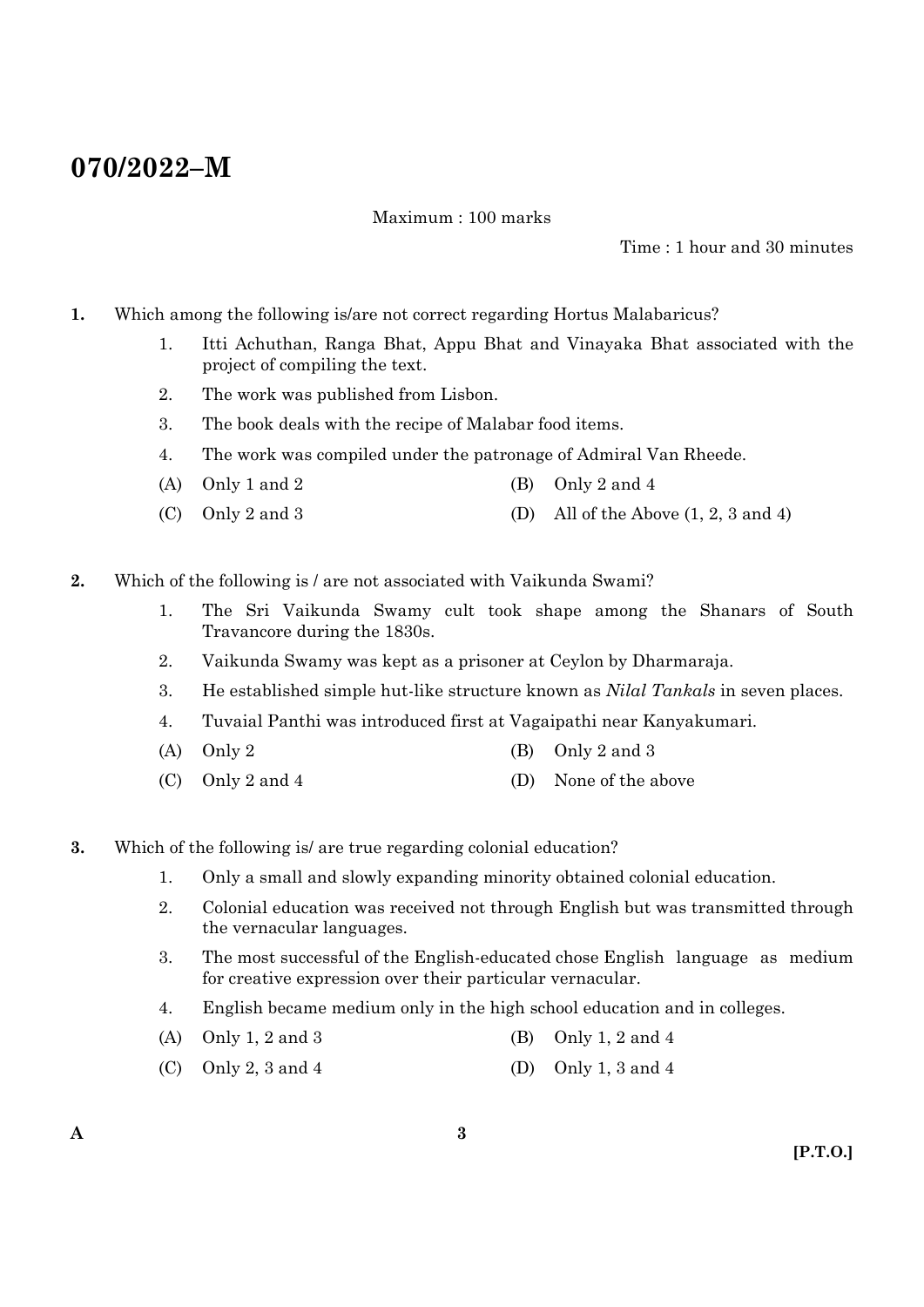- **4.** Which among the following is / are false regarding the Civil Disobedience Movement, 1930–31?
	- 1. On 6 April 1930, by picking up a handful of salt Gandhiji inaugurated the Civil Disobedience Movement.
	- 2. Khudai Khidmatgars played an extremely active role in the Civil Disobedience Movement.
	- 3. The Government demonstrated benevolent façade and acted sympathetically to the demonstrations to avoid repression.
	- 4. Women, students and youth played the most prominent part in the boycott of foreign cloth and liquor.

| (A) Only 1 and 2 | (B) Only 2 |
|------------------|------------|
|                  |            |

- (C) Only 2 and 3 (D) Only 3
- **5.** Which among the following is / are false regarding the Three Estates in Pre-revolutionary France?
	- 1. First Estate represented the nobility of France.
	- 2. The Second Estate comprised the Catholic clergymen spread across France.
	- 3. The Third Estate represented the vast majority of Louis XVI's subjects.
	- 4. The members of the Third Estate saw nothing in the First and second except social snobbery, undeserved privileges and economic oppression.
	- (A) Only 1 and 2 are false (B) Only 1, 2 and 4 are false
	- (C) Only 3 and 4 are False (D) Only 4 is false
- **6.** Which among the following is / are true regarding Kathakali?
	- 1. The initial evolution of Kathakali into a dance-drama depended on close artistic collaboration between royal patrons and their Nayar soldiers-turned-performers
	- 2. The first kathakali royal patrons were also authors of the first plays.
	- 3. The predominant 'green' colour of the make-up reflects the character's demonic nature.
	- 4. Bhashanaishadham Champu is the first written Kathakali Text.
	- (A) Only 2 is true (B) Only 1 and 2 are true
	- (C) Only 2 and 3 are true (D) Only 2 and 4 are true

# **070/2022–M 4 A**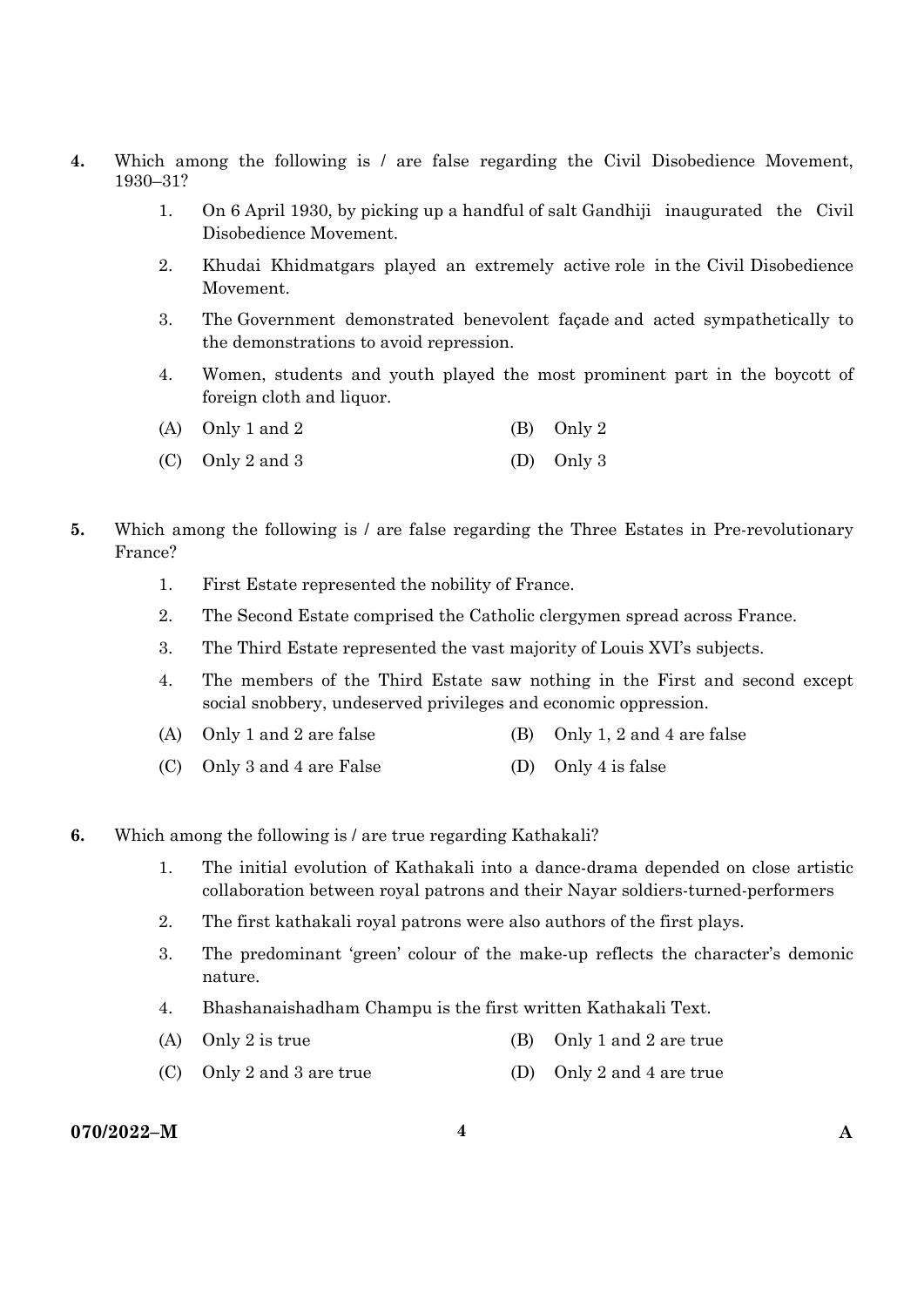- **7.** Which among the following was not an event participated by Jesse Owens in 1936 Summer Olympics held at Berlin?
	- (A) 100 meter dash (B) High Jump
	- (C) 200 Meter race (D) Long Jump

#### **8.** Which among the following is/are not correct match?

- 1. Madhavikkutty Chandanamarangal
- 2. O.V. Vijayan Vargasamaram Swatwam
- 3. V.T. Bhattathirippad Aphante Makal
- 4. Vijayalakshmi Swayamvaram
- (A) Only 1 and 2 (B) Only 2 and 3
- (C) Only 2 and 4 (D) Only 3 and 4
- **9.** Which among the following Cultural Institutions is/are not situated in Thiruvananthapuram?
	- 1. Kerala Bhasha Institute.
	- 2. Centre for Heritage Studies.
	- 3. The Kerala State Jawahar Balabhavan.
	- 4. Kumaran Asan National Institute of Culture.
	- (A) Only 1 and 2 (B) Only 2
	- (C) Only 2 and 3 (D) Only 2 and 4
- **10.** Who was the former U.S. Secretary of State to suggest that Ukraine should be a bridge between Russia and NATO holding a neutral status, without joining the latter?
	- (A) Condoleezza Rice (B) Hillary Rodham Clinton
	- (C) Henry A. Kissinger (D) None of these
- **11.** What will be the time in India  $(88\frac{1}{2})^{\circ}$  East) when it is 7 am at Greenwich?
	- (A) 1:30 am (B) 11:30 am
	- (C) 12:00 pm (D) 12:30 pm
-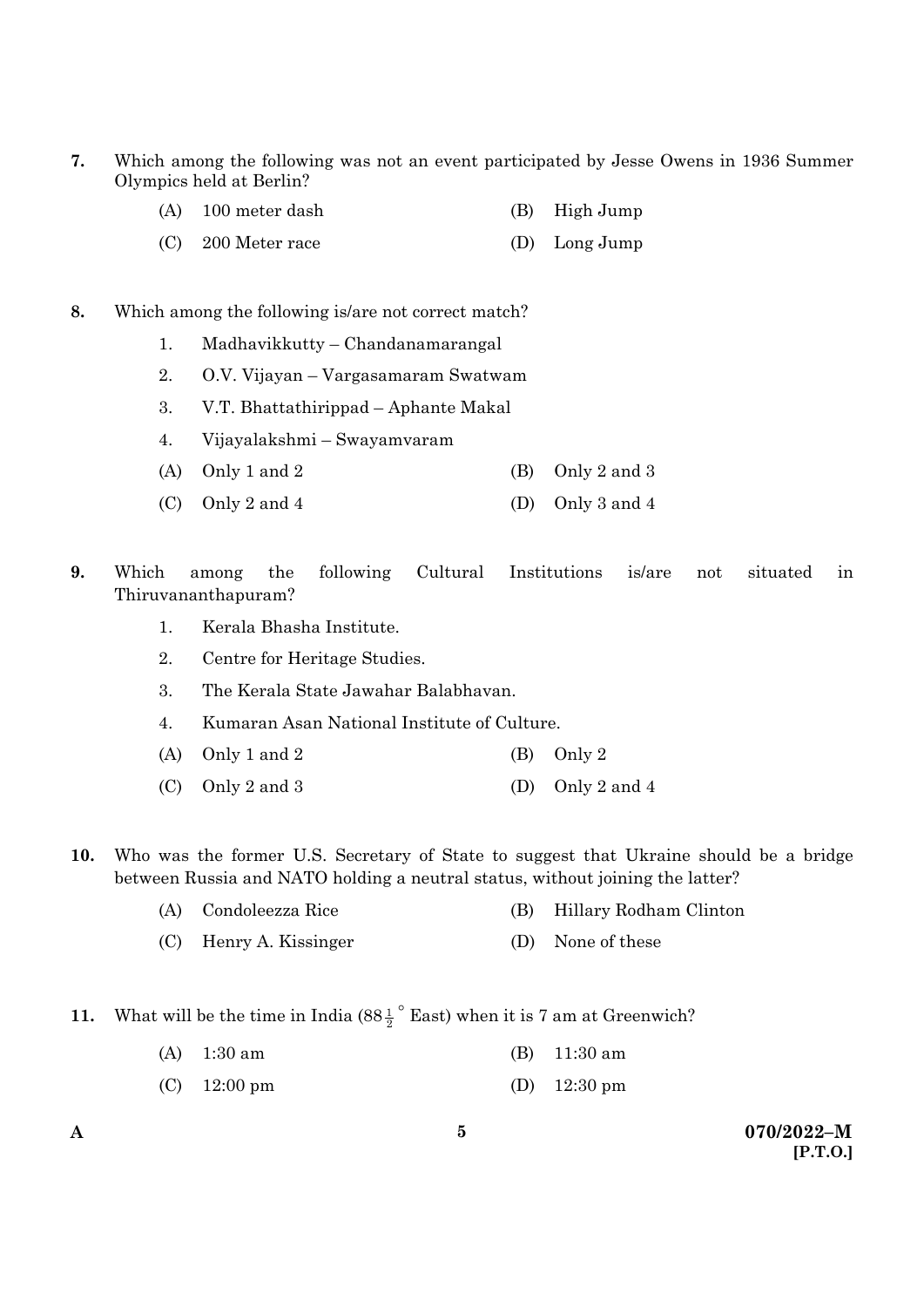- **12.** Which of the following statement is/are **correct** about the earthquake waves?
	- (i) P-waves can travel through solid, liquid and gaseous materials.
	- (ii) S-waves can travel through solid and liquid materials.
	- (iii) The surface waves are the first to report on seismograph.
	- (A) Only (i)  $(3)$  Only (ii) and (iii)
	- (C) Only (i) and (iii) (D) All of the above (i), (ii) and (iii)
- **13.** Which one of the following statements about Indian rivers is **not** true?
	- (A) The Chenab is the largest tributary of the Indus.
	- (B) The Godavari is the largest peninsular river in India.
	- (C) The Krishna rises in the Brahmagiri range of the Western Ghats.
	- (D) The Sardar Sarovar Dam has been built over the Narmada river in Gujarat
- **14.** Kudremukh deposits of Karnataka are known for which one of the following minerals?
	- (A) Copper (B) Iron ore (C) Manganese (D) Bauxite
- **15.** Jawaharlal Nehru Tropical Botanic Garden and Research Institute is situated at which one of the following places in Kerala?
	- (A) Mannuthy (B) Vazhuthacaud
	- (C) Thenmala (D) Palode
- **16.** What is the theme of World Wildlife Day 2022 observed recently on 3<sup>rd</sup> March?
	- (A) Sustaining all life on Earth
	- (B) Forests and Livelihoods: Sustaining People and Planet
	- (C) Recovering Key Species for Ecosystem Restoration
	- (D) Forest Restoration: A path to Recovery and Well-being
- **17.** Which model of GST has been chosen by India?
	- (A) UK (B) China
	- (C) Canada (D) USA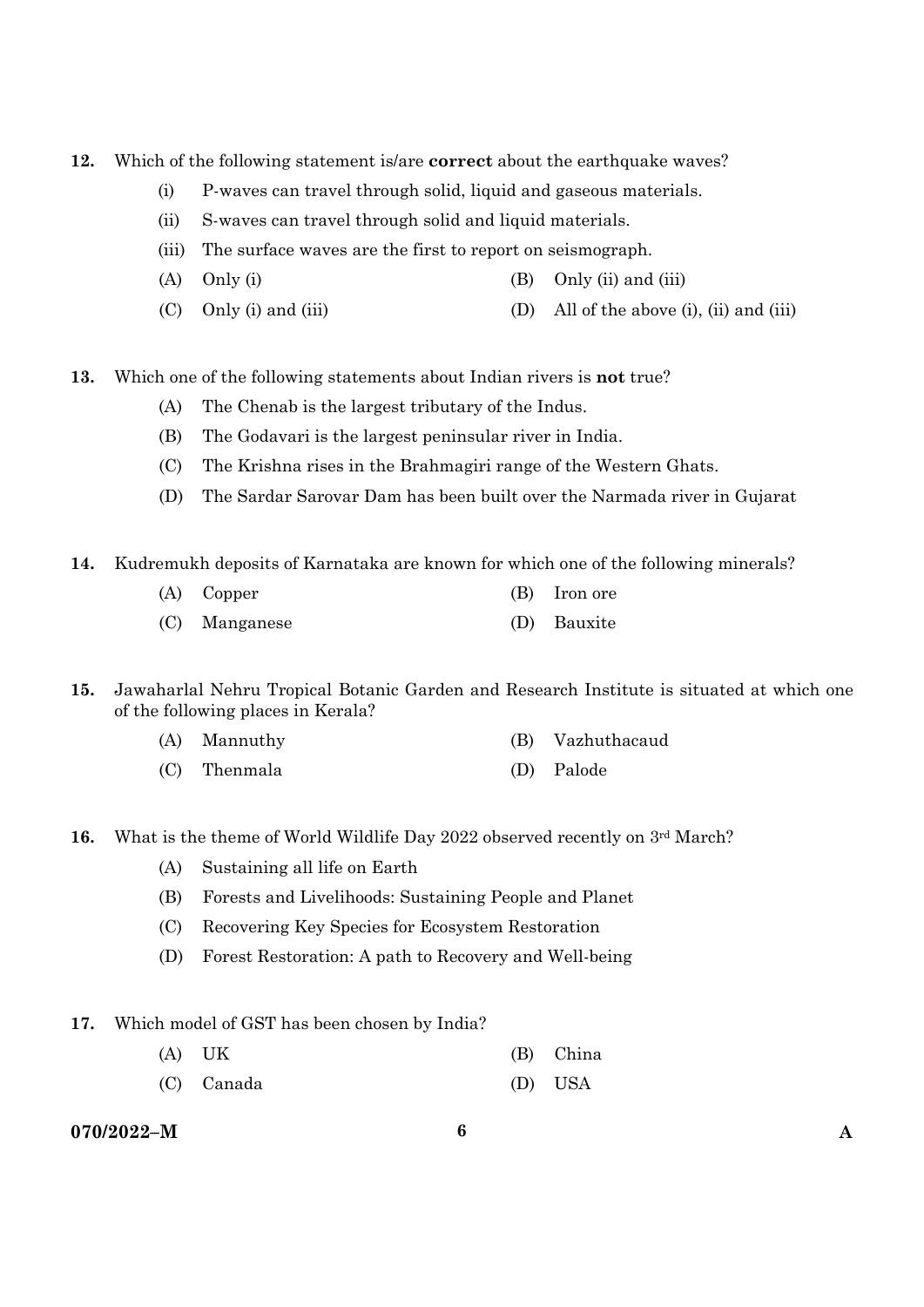**18.** In which five year plan India opted for a mixed economy?

| $(A)$ 1 <sup>st</sup> | $(B)$ 2 <sup>nd</sup> |  |
|-----------------------|-----------------------|--|
| $(C)$ 3rd             | $(D)$ 4 <sup>th</sup> |  |

**19.** Which of the following statement is not the one of the 3 basic elements in the method of Green Revolution?

- (i) Continued expansion of farming
- (ii) Double-cropping existing farmland
- (iii) Using seeds with improved genetics
- (A) Only (i) (B) Only (ii)
- (C) (i) and (iii) (D) None of the above

**20.** Which of the following was the first paper currency issued by RBI?

| $(A)$ Rs. 100 note | $(B)$ Rs. 5 note |
|--------------------|------------------|
| $(C)$ Rs. 2 note   | $(D)$ Rs. 1 note |

# **21.** Choose the correctly matched pair from the following :

| Column A                   |                  |     | Column B |     |       |  |
|----------------------------|------------------|-----|----------|-----|-------|--|
| (a)                        | WTO              | (1) | 1955     |     |       |  |
| (b)                        | <b>GATT</b>      | (2) | 1991     |     |       |  |
| $\left( \mathrm{c}\right)$ | <b>MRTP</b>      | (3) | 1969     |     |       |  |
| (d)                        | Economic reforms | (4) | 1948     |     |       |  |
| (A)                        | a-3              |     |          | (B) | $b-4$ |  |
| (C)                        | $c-2$            |     |          | (D) | d-1   |  |

**22.** As per the economic survey 2021-22 what is the estimated GDP growth of India in 2022-23?

| (A) $10.0 - 10.5\%$ | (B) $9.2 - 9.7\%$ |
|---------------------|-------------------|
|                     |                   |

(C)  $8.2 - 8.7\%$  (D)  $8.0 - 8.5\%$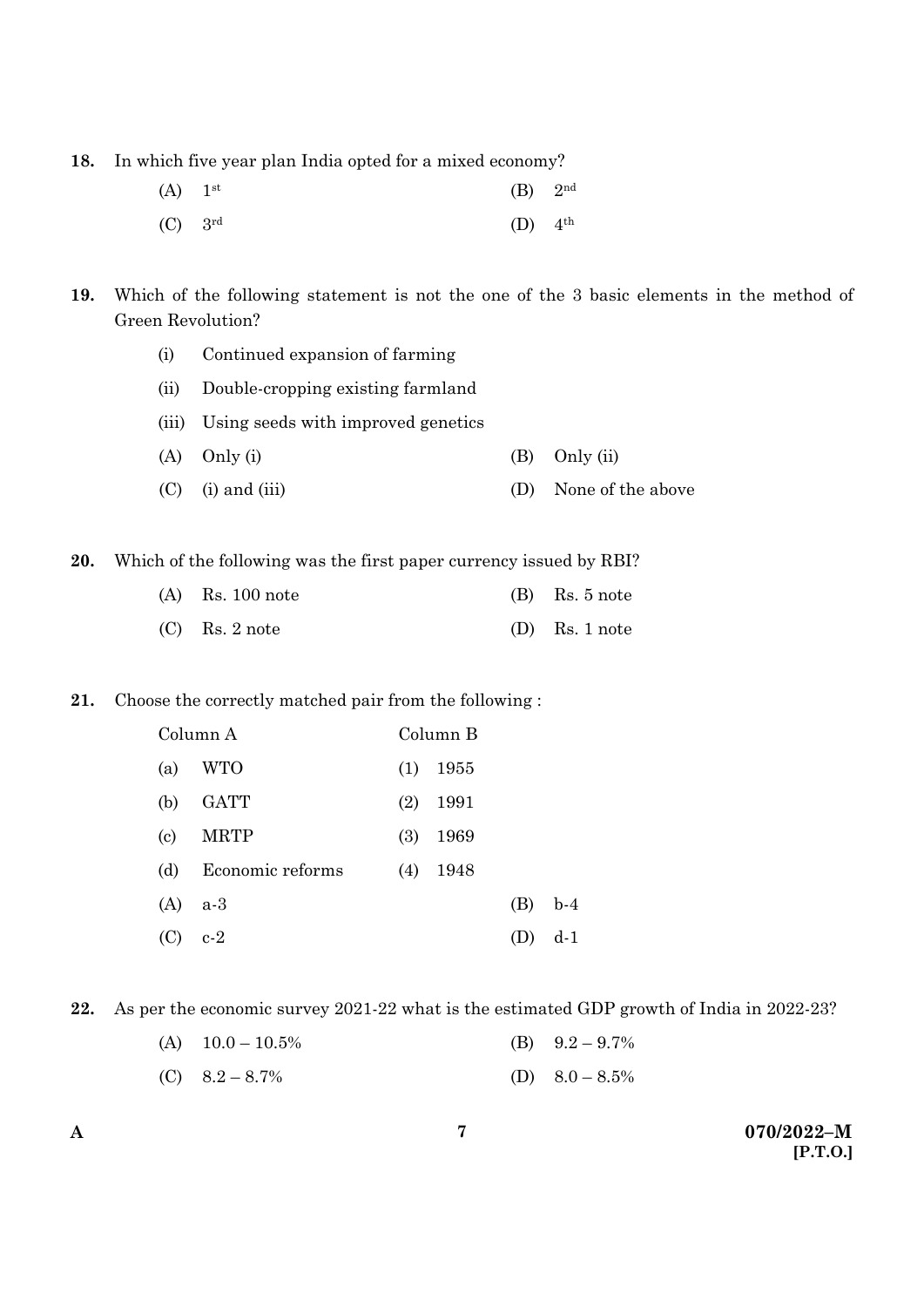**23.** Which of the following articles that Dr. B. R. Ambedkar described as the Heart and Soul of the Indian Constitution?

| (A) 32   | $(B)$ 14 |  |
|----------|----------|--|
| $(C)$ 17 | (D) $25$ |  |

**24.** Which schedule of the Indian Constitution deals with the division of power between the Centre and the States?

| $(A)$ 9 <sup>th</sup> |                       | (B) $12^{th}$ |
|-----------------------|-----------------------|---------------|
| $(C)$ 7 <sup>th</sup> | $(D)$ 6 <sup>th</sup> |               |

- **25.** Which of the following statements is/are correct about Fundamental Rights?
	- (i) Some Fundamental Rights apply to Indian citizens alone
	- (ii) All Fundamental Rights apply to both Indian Citizens and foreigners equally
	- (A)  $Only (ii)$  (B)  $Only (i)$
	- (C) Only (i) and (ii) (D) None of the above
- **26.** A judicial order calling upon the person who has detained another to produce the latter before the Court to let the Court know on what ground he has been confined and to set him free if there is no legal justification for the imprisonment is :
	- (A) Mandamus (B) Prohibition
	- (C) Quo Warranto (D) Habeas Corpus
- **27.** Which of the following statement is/are correct about the vacancy in the office of the President of India?
	- (i) On the expiry of his term of five years.
	- (ii) By his death.
	- (iii) By his resignation.
	- (iv) On his removal by impeachment.
	- (v) Otherwise. e.g.. on the setting aside of his elections as President.
	- (A) All of the above (i), (ii), (iii), (iv) and (v)
	- (B) Only (ii) and (iii)
	- (C) Only (i)
	- (D) Only (v)

# **070/2022–M 8 A**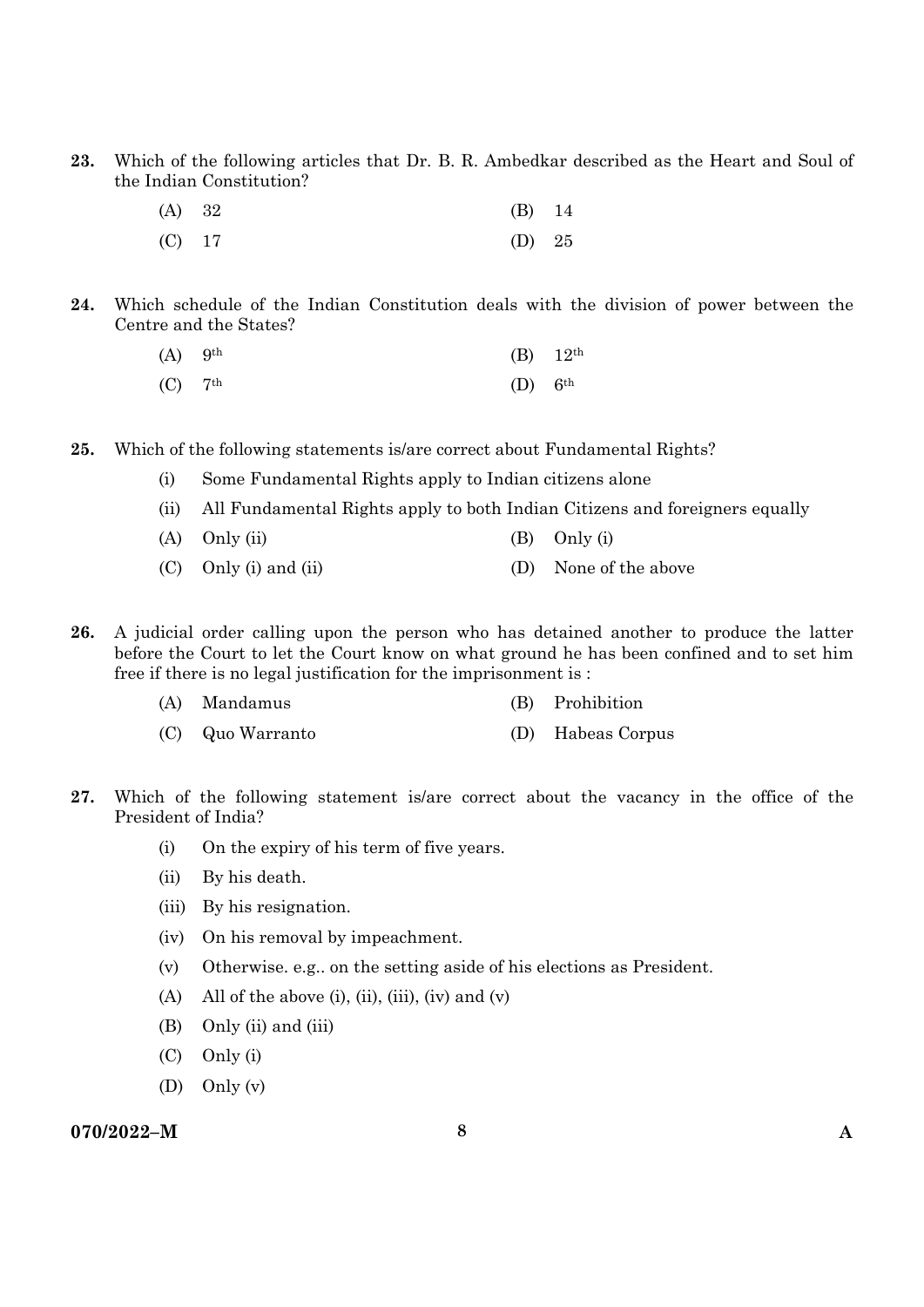- **28.** Who has the constitutional authority to scrutinize the country's entire financial system, both at the level of the Union and the States?
	- (A) The Attorney-General of India
	- (B) The Comptroller and Auditor-General of India
	- (C) Finance Minister
	- (D) Finance Secretary
- **29.** Which of the following statement is/are correct about the Speaker of the Lok Sabha?
	- (i) The Speaker exercises casting vote in the case of equality of votes.
	- (ii) The Speaker has the final power to maintain order within the House.
	- (iii) The Speaker presides over the joint sitting of both the Houses of Parliament.
	- (iv) The decision of the Speaker as to whether a Bill is Money Bill is final.
	- (A) Only (iv) and (i)  $(B)$  Only (i), (iii) and (iv)
	- (C) All of the above (D) Only (i) and (ii)
- **30.** Which of the following statements is/are correct about the termination of the Governor of a State before his due term?
	- (i) Dismissal by the President.
	- (ii) Resignation
	- (iii) Impeachment
	- (iv) Court Order
	- (A) All of the above  $(B)$  Only (i), (ii) and (iii)
	- (C) Only (ii), (iii) and (iv) (D) Only (i) and (ii)
- **31.** Kerala Land Reform Act passed by Kerala Legislative Assembly on:

| $(A)$ 1970 | $(B)$ 1971 |
|------------|------------|
| $(C)$ 1969 | (D) $1957$ |

**32.** Which of the following statements is/are correct about the Kerala State Planning Board?

- (i) It formulates Five-Year and Annual Plans
- (ii) It prepares the annual Economic Review
- (iii) It implements Plans
- (iv) It monitors Plan implementation
- (A) Only (i)  $\qquad \qquad$  (B) Only (i), (ii) and (iv)
- (C) All of the above (D) Only (ii), (iii) and (iv)
-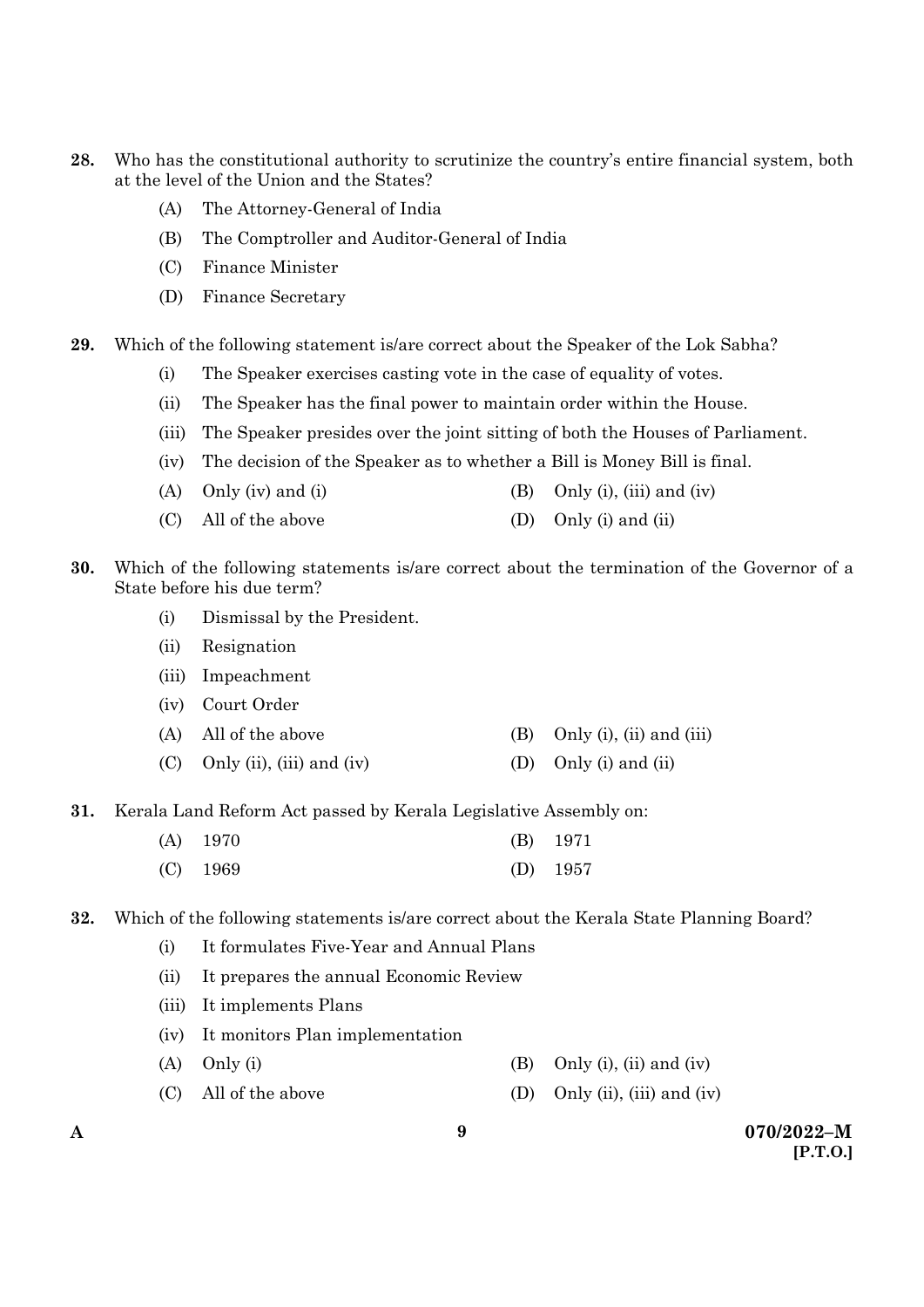- **33.** Which of the following statements is/are correct about the Kerala State Disaster Management Authority?
	- (i) Kerala State Disaster Management Authority is a statutory body constituted under the Disaster Management Act, 2005.
	- (ii) Kerala State Disaster Management Authority is a statutory non-autonomous body chaired by the Chief Minister of Kerala.
	- (iii) The authority comprises ten members.
	- (iv) The Chief Secretary is the Chief Executive Officer of the Kerala State Disaster Management Authority
	- (A) All of the above (i), (ii), (iii) and (iv) (B) Only (i), (ii) and (iii)
	- (C) Only (ii), (iii) and (iv)  $(1)$  Only (i) and (iv)
- **34.** The proposed Industrial Corridor project in Kerala is connecting between which cities in India :

|  | (A) Kochi-Hyderabad |  | (B) Kochi-Bangalore |
|--|---------------------|--|---------------------|
|--|---------------------|--|---------------------|

- (C) Kochi-Chennai (D) Kochi-Mumbai
- **35.** The scheme implemented by the Kerala Social Security Mission(KSSM) to address the problem of the unwed mother is known as :

| (A) Nirbhaya programme | (B) One-Stop Centre   |
|------------------------|-----------------------|
| (C) Snehasparsam       | (D) None of the above |

- **36.** Who is the Vice-Chairman of NITI Aayog?
	- (A) Dr Aravind Subramaniam (B) Dr. Ranga Rajan
	- (C) Dr Aravid Veeramani (D) Dr. Rajiv Kumar
- **37.** Which of the following North-Eastern States recently inaugurated a dedicated Technology Park for IT Sector?
	- (A) Meghalaya (B) Arunachal Pradesh
	- (C) Sikkim (D) Mizzoram
- **38.** Identify the disease/disorder not related to Kidney :
	- (i) Renal calculi
	- (ii) Gout
	- (iii) Glomerulonephritis
	- (iv) Myasthenia gravis
	- (A) only (ii) and (iii)  $(B)$  only (ii) and (iv)
	- (C) only (ii), (iii) and (iv) (D) only (i), (ii) and (iv)
- **070/2022–M 10 A**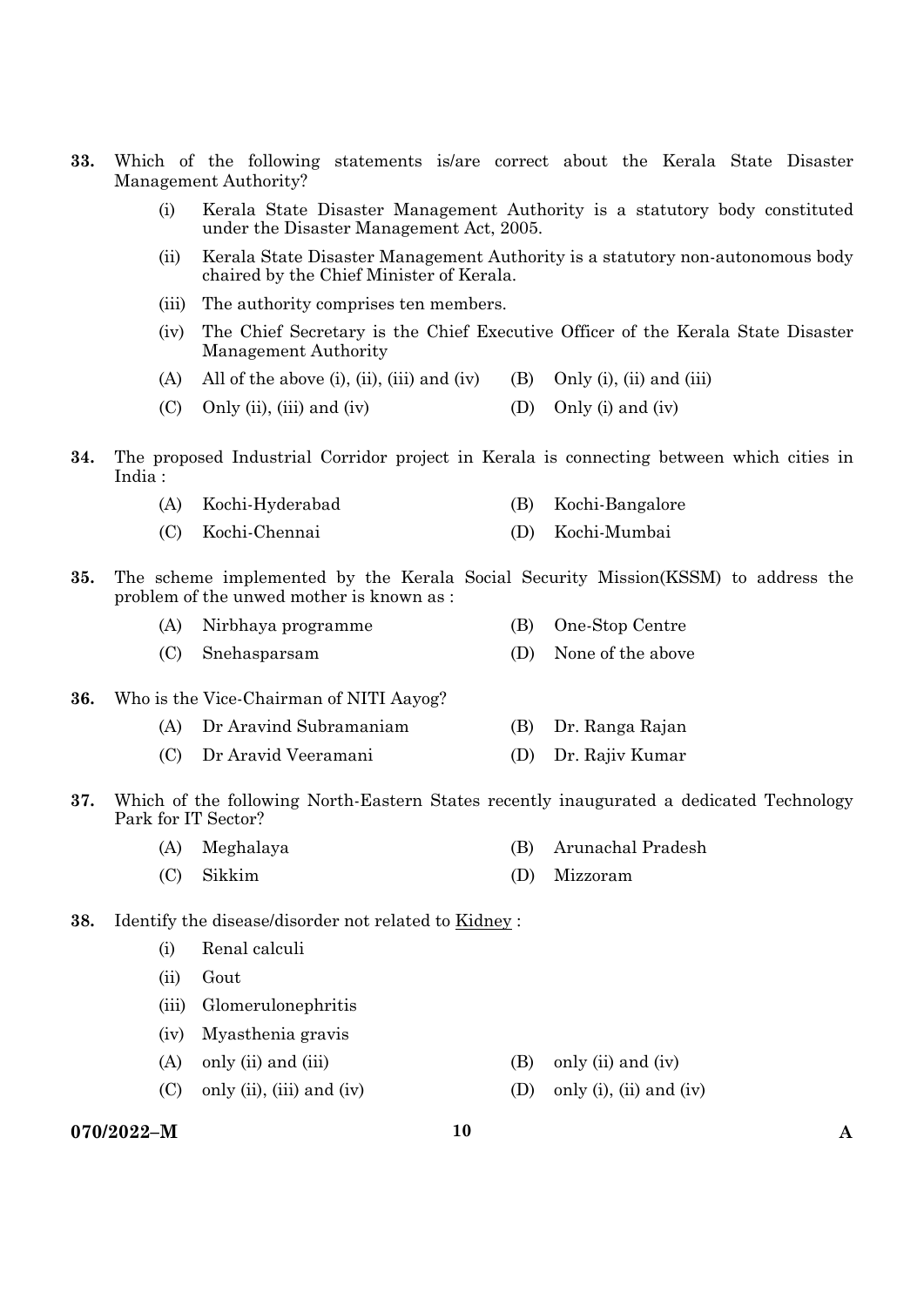- **39.** A patient complaints a doctor for having pain in joints, bleeding gums and general weakness. The doctor advises him to take or consume oranges or lemon regularly. The patient is suffering from :
	- (A) Scurvy (B) Rickets
	- (C) Arthritis (D) Deficiency of Iron
- **40.** Which one of the following is/are sick-effects of use of anabolic steroids in females?
	- (i) Abnormal menstrual cycle
	- (ii) Increased aggressiveness
	- (iii) Excessive hair growth on face and body
	- (iv) Uterine cancer
	- (A) only (i) and (ii)  $(B)$  only (ii) and (iv)
	- (C) only (i), (ii) and (iii)  $(D)$  all the above

#### **41.** Cancer is NOT caused due to :

- (A) X-rays and gamma rays (B) Mycobacterium
- (C) Nicotine (D) Oncogenic viruses

**42.** Identify the disease that do not belong to the group :

- (A) Typhoid (B) Pneumonia
- (C) Ringworm (D) Cancer

### **43.** Sound waves can't be polarized, because they are :

- (A) Transverse wave (B) Matter wave
	- (C) Longitudinal wave (D) None of these

### **44.** The recoil of gun after firing a bullet is due to :

- (A) Newton's third law of motion (B) Conservation of angular momentum
- (C) Newton's first law of motion (D) Conservation of energy
- **45.** The amount of work done to lift a body of mass 3 kg to a height of 10 m, above the ground is  $(g = 9.8 \frac{m}{s^2})$ .
	- (A) 294 J (B) 196 J
	- (C)  $490 \text{ J}$  (D)  $200 \text{ J}$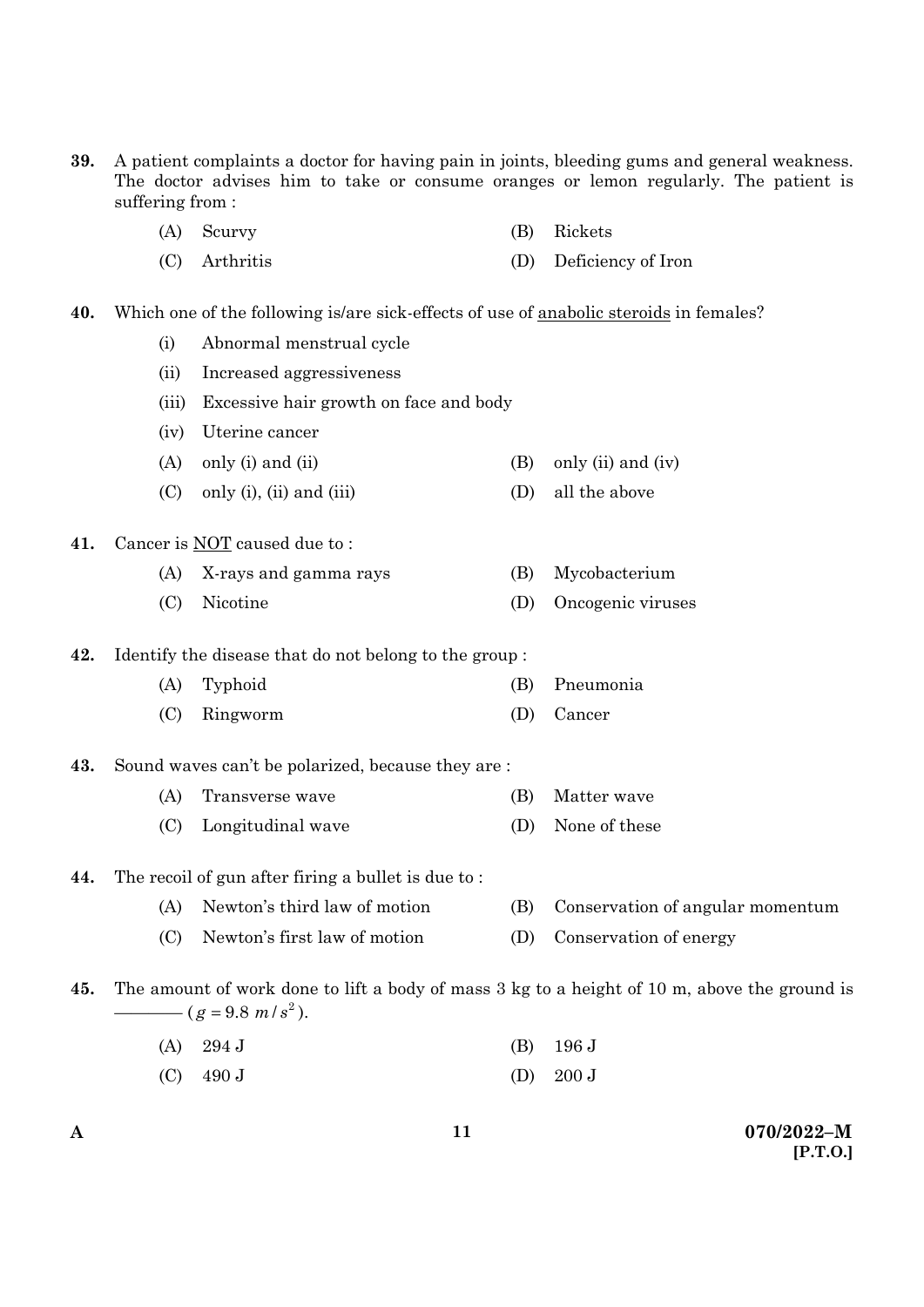**46.** India's first Fuel Cell Electric Vehicle (FCEV), which is completely powered by Hydrogen is?

- (A) Tata Tiger EV (B) Mercedes-Benz
- (C) Tata Nexon EV (D) Toyota Mirai

# **47.** The value of Boyle Temperature for an ideal gas :

(A) 
$$
\frac{a}{R}
$$
 (B)  $\frac{a}{bR}$   
(C)  $\frac{2a}{bR}$  (D)  $\frac{2a}{R}$ 

**48.** Metal which does not form amalgam :

| $(A)$ Iron | (B) Gold   |
|------------|------------|
| $(C)$ Zinc | (D) Copper |

# **49.** Nicotine is a :

- (A) Tropane Alkaloid
- (B) Phenanthre Alkaloid
- (C) Pyridine-Pyrrolidine Alkaloid
- (D) Quinoline Isoquinoline Alkaloid

## **50.** Benjamin list and David Macmillan awarded the nobel prizes for the development of :

- (A) Genome Editing
- (B) Lithium Ion batteries
- (C) Asymmetric organo catalysis
- (D) Phage display of Peptides and Antibodies

### **51.** Find the wrong term in the series :

3, 5, 7, 11, 12, 18, 19, 26,

- (A) 7 (B) 18
- (C) 19 (D) 11

# **070/2022–M 12 A**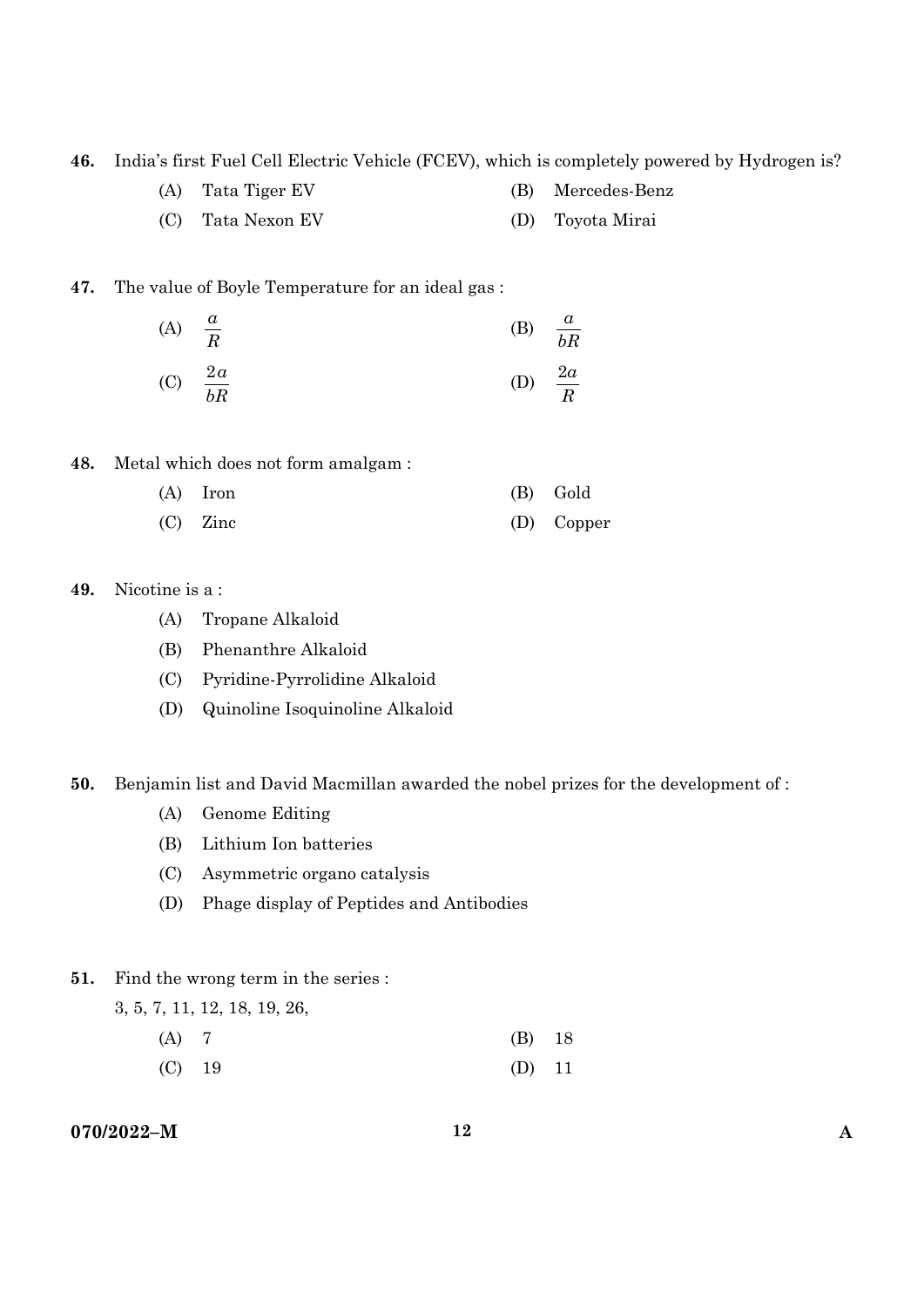**52.** Find the odd one :

| BDE, DIK, EKN, GOT |           |
|--------------------|-----------|
| (A) DIK            | $(B)$ BDE |
| $(C)$ GOT          | (D) EKN   |

**53.** In a certain code BOAT is coded as 2-40-4-30 and PINK is coded as 28-22-32-18. How will the word RUSH coded :

| (A) $21-18-38-16$ | (B) $32-18-34-40$ |
|-------------------|-------------------|
| $(C)$ 24-18-32-14 | (D) $38-16-36-42$ |

**54.** Raju travelled 10 km west and turned right and travelled 6 km then turned left and travelled 8 km then turned back and travelled 11 km then turned right and travelled 6 km. How far is he from the starting point?

| $(A)$ 7 km  | $(B)$ 8 km  |
|-------------|-------------|
| $(C)$ 12 km | $(D)$ 13 km |

- **55.**  $P \times Q$  means  $P$  is the mother of  $Q'$ 
	- $P + Q$  means 'P is the brother of  $Q'$
	- $P Q$  means 'P is the sister of  $Q'$
	- $P \div Q$  means 'P is the father of  $Q'$

Which of the following shows 'A is the maternal uncle of B'?

| (A) $A \div C \times D + B$ | (B) $A \times E \div D + B$ |
|-----------------------------|-----------------------------|
| $(C)$ $A + E \div B - C$    | (D) $A + C \times D - B$    |

**56.** How many 4 digit even numbers can be formed using the digits 1, 2, 3, 4, 5 if no digit is repeated?

| (A) 24 | $(B)$ 42 |  |
|--------|----------|--|
| (C) 36 | (D) $48$ |  |

**57.** A boys walks to cover certain distance. If he walked 2 km/hr faster he would have taken 1 hour less. If he had moved 1 km/hr slower he would have taken 1 hour more. The distance travelled is :

| $(A)$ 12 km | $(B)$ 10 km |
|-------------|-------------|
| $(C)$ 14 km | $(D)$ 8 km  |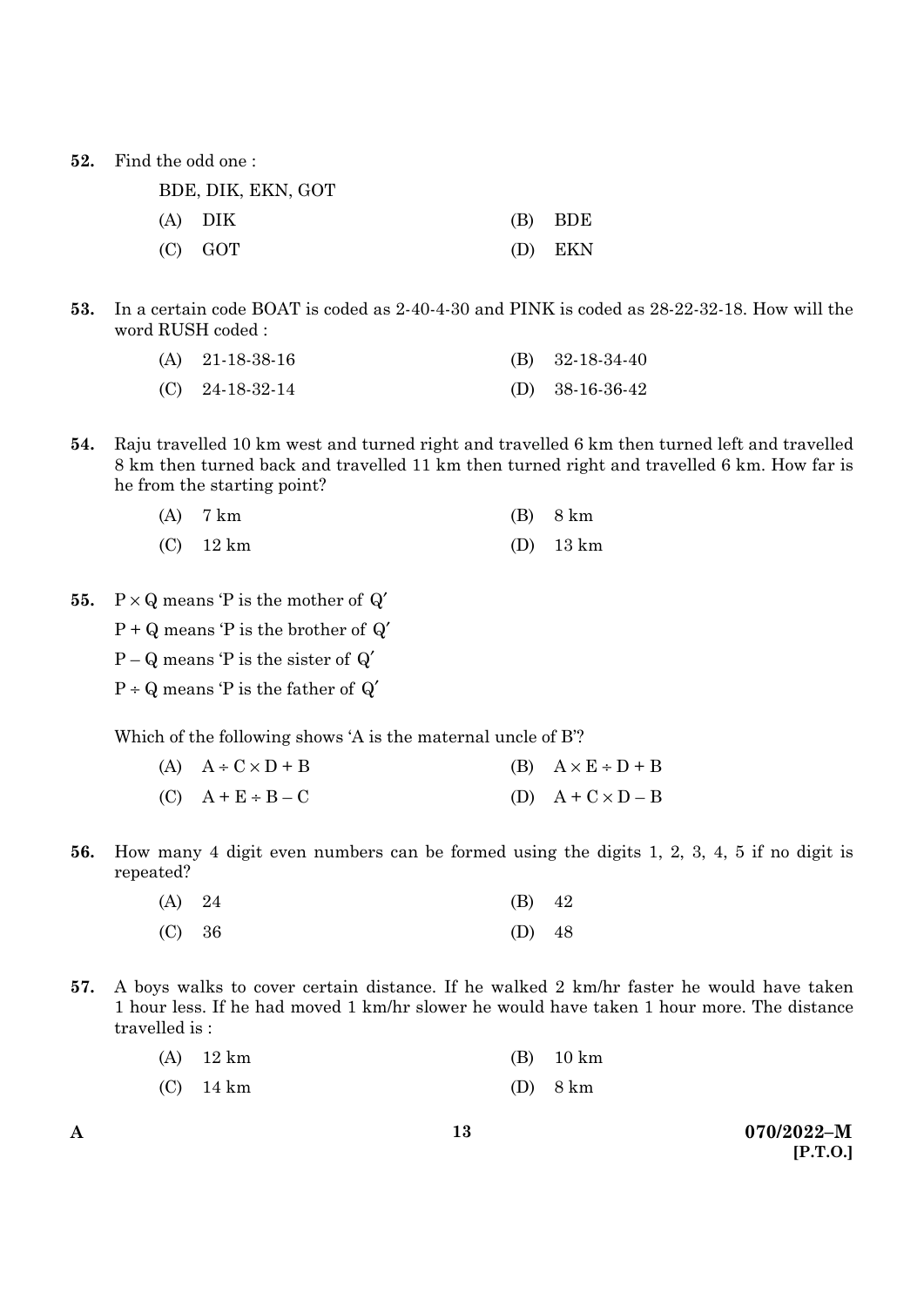**58.** A, B, C can together complete the work in 12 days. If A is thrice faster than B, and B is twice faster than C, B alone can do the work in :

| $(A)$ 24 days | $(B)$ 48 days         |
|---------------|-----------------------|
| $(C)$ 54 days | (D) $42 \text{ days}$ |

**59.** In what ratio must oil worth Rs. 80/kg is mixed with oil worth Rs. 85/kg and selling the mixture at Rs. 98.25/kg, there can be a profit of 20%?

| $(A) \quad 4:3$ | (B) 5:3   |
|-----------------|-----------|
| (C) 5:4         | (D) $3:2$ |

**60.** The cost of painting four walls of a room is Rs. 750. If another room with length and breadth is twice and height is thrice that of this room, the cost of painting the walls is :

| (A) Rs. $2,250$ | (B) Rs. $9,000$ |
|-----------------|-----------------|
| $(C)$ Rs. 4,500 | (D) Rs. $6,750$ |

- **61.** Give the synonym of *fugacious*:
	- (A) Ephemeral (B) Permanent
	- (C) Admirable (D) Enthralling
- **62.** Choose the correct option :

Covid-19 ———————— in the relief camps.

- (A) breaks away (B) breaks down
- (C) breaks into (D) breaks out

**63.** Choose the correct indirect speech form of the sentence :

'Have you understood this topic?' the teacher asked the students.

- (A) The teacher asked the students whether they have understood that topic
- (B) The teacher asked the students whether they had understood that topic
- (C) The teacher questioned the students whether they understood that topic
- (D) The teacher asked the students whether they have had understood that topic

# **070/2022–M 14 A**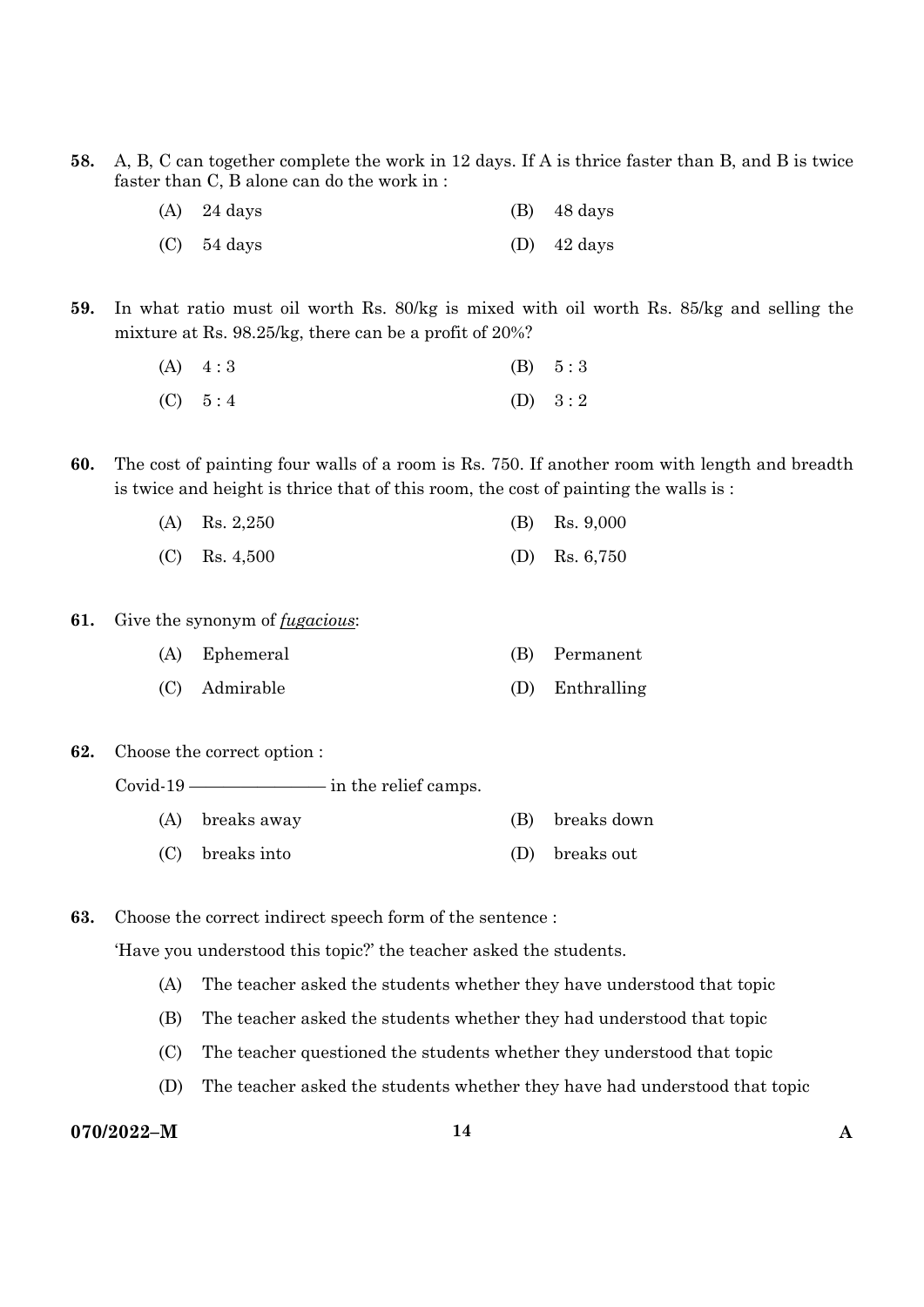| 64.                                                                       | Choose the correct passive form of the sentence:                            |                                                                            |     |                            |
|---------------------------------------------------------------------------|-----------------------------------------------------------------------------|----------------------------------------------------------------------------|-----|----------------------------|
|                                                                           | People will laugh at you if you wear these green pants for the party:       |                                                                            |     |                            |
|                                                                           | You would be laughed at if these green pants were worn for the party<br>(A) |                                                                            |     |                            |
| (B)<br>You would be laughed at if these pants had been worn for the party |                                                                             |                                                                            |     |                            |
|                                                                           | You will be laughed at if these green pants are worn for the party<br>(C)   |                                                                            |     |                            |
|                                                                           | (D)                                                                         | You will be laughed at if these green pants would be worn for the party    |     |                            |
| 65.                                                                       |                                                                             | Choose the preposition :                                                   |     |                            |
|                                                                           |                                                                             | Government has bestowed __________ various privileges to the ethnic group. |     |                            |
|                                                                           | (A)                                                                         | In                                                                         | (B) | To                         |
|                                                                           | (C)                                                                         | <b>Of</b>                                                                  | (D) | Upon                       |
| 66.                                                                       |                                                                             | Give the correct verb form:                                                |     |                            |
|                                                                           |                                                                             | Until he ________ (join) the office, he _______ (not go) outside his city. |     |                            |
|                                                                           | (A)                                                                         | joined, has not gone                                                       | (B) | had joined, had not gone   |
|                                                                           | (C)                                                                         | has joined, had not gone                                                   | (D) | joined, had not gone       |
| 67.                                                                       |                                                                             | Consider the following phrases:                                            |     |                            |
|                                                                           | (i)                                                                         | <i>annus mirabilis</i> – an auspicious year                                |     |                            |
|                                                                           | (ii)                                                                        | $\textit{pro temper}$ – as appears in the record                           |     |                            |
|                                                                           | (iii)                                                                       | $caveat$ – for the sake of argument                                        |     |                            |
|                                                                           | tour de force – a thing accomplished with great skill<br>(iv)               |                                                                            |     |                            |
|                                                                           | Which of the phrases and meanings given above are correct?                  |                                                                            |     |                            |
|                                                                           | (A)                                                                         | $(i)$ , $(iii)$ and $(iv)$                                                 | (B) | $(ii)$ and $(iv)$          |
|                                                                           | (C)                                                                         | $(i)$ and $(iv)$                                                           | (D) | $(i)$ , $(ii)$ and $(iii)$ |
| 68.                                                                       |                                                                             | Identify the correct spelling:                                             |     |                            |
|                                                                           |                                                                             | (A) Acqiuesce                                                              | (B) | Acquiesce                  |
|                                                                           | (C)                                                                         | Acqueisce                                                                  | (D) | Acquesce                   |
| 69.                                                                       |                                                                             | Choose the correct article:                                                |     |                            |
|                                                                           |                                                                             | MLA donated one lakh rupees from                                           |     | MLA fund.                  |
|                                                                           | (A)                                                                         | A, a                                                                       | (B) | The, a                     |
|                                                                           | (C)                                                                         | A, the                                                                     | (D) | An, the                    |
| 70.                                                                       |                                                                             |                                                                            |     |                            |
|                                                                           | (A)                                                                         | Forty winks                                                                | (B) | Cheek by jowl              |
|                                                                           | (C)                                                                         | Pushing up daisies                                                         | (D) | Fifth wheel                |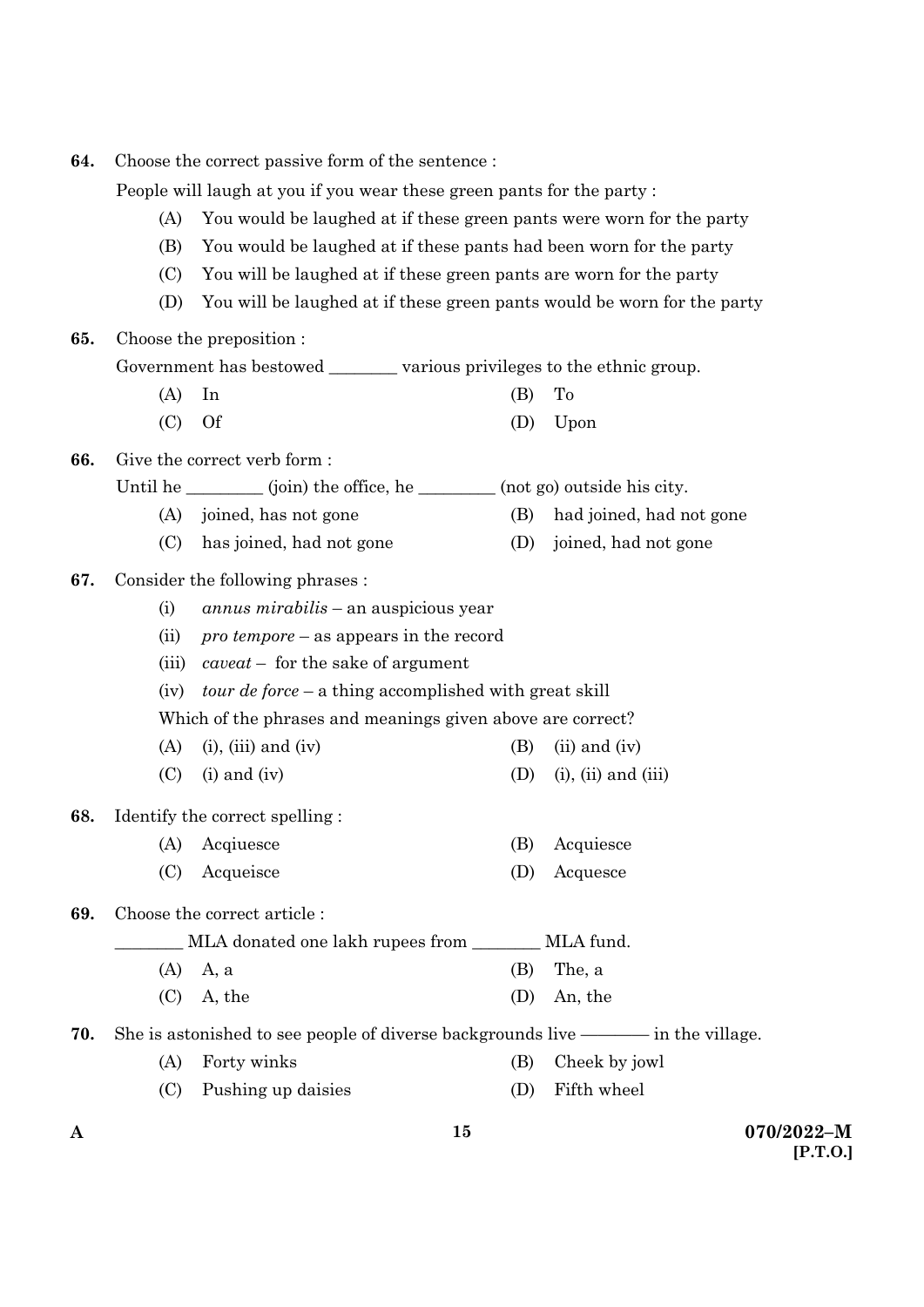- 71. തെറ്റില്ലാത്ത പദങ്ങളുടെ കൂട്ടമേത്?
	-
	- 3. yNoLŸV, yLpP^|U, yLo|U 4. oLÎ|f, kOéU, k}d
		-
	- $1.$  സാമ്യത, സായൂജ്യം, നിശബ്ദത  $2.$  ഹാർദ്ദവം, സൂക്ഷ്യം, സാന്തനം
		-
		- (A) 1 മാത്രം സംസ്ഥാന സംസ്ഥാന (B) 1, 2 എന്നിവ
		- $(C)$  3 മാത്രം സാധാന  $(D)$  1, 4 എന്നിവ
- $72.$  ലോകത്തെ മുഴുവൻ കണ്ണീരിലാഴ്ത്തിക്കൊണ്ട് എൺപതുകൊല്ലം നീണ്ടുനിന്ന ആ ജീവിതം സമാപിച്ചു. ഈ വാക്യം ശരിയായി തിരുത്തിയെഴുതുമ്പോൾ :
	- 1. എൺപതുകൊല്ലം നീണ്ടുനിന്ന ആ ജീവിതം ലോകത്തെ മുഴുവൻ കണ്ണീരിലാഴ്ത്തിക്കൊണ്ടു സമാപിച്ചു
	- 2. മുഴുവൻ ലോകത്തെയും എൺപതുകൊല്ലം കണ്ണീരിലാഴ്ത്തി നീണ്ടുനിന്ന ആ ജീവിതം സമാപിച്ചു
	- $3.$  ഭലാകത്തെ മുഴുവൻ കണ്ണീരിലാഴ്ത്തിക്കൊണ്ട്, എൺപതുകൊല്ലം നീണ്ടുനിന്ന ആ ജീവിതം സമാപിച്ചു
	- 4. എൺപതുകൊല്ലം ലോകത്തെ മുഴുവൻ കണ്ണീരിലാഴ്ത്തിയ ആ ജീവിതം സമാപിച്ചു മേൽപ്പറഞ്ഞ വാക്യങ്ങളിൽ തെറ്റില്ലാത്ത വാക്യങ്ങൾ ഏതെല്ലാം?
		- $(A)$  1, 3 എന്നിവ  $(B)$  2 മാത്രം
		- $(C)$  2, 4 എന്നിവ  $(D)$  4 മാത്രം
- $73.$  ചില മലയാളപദങ്ങളും അവയുടെ പര്യായങ്ങളും താഴെ നൽകുന്നു. ശരിയായവ ഏതെല്ലാം?
	- 1. വാതിൽ തളിമം, പര്യങ്കം
	- 2. കുങ്കുമം രോഹിതം, പിശുനം
	- 3. കുട <u>ഛ</u>ത്രം,ആതപത്രം
	- 4. കപ്പൽ ഉരു, യാനപാത്രം
		- (A)  $1, 2, 3$  എന്നിവ (B)  $2, 3, 4$  എന്നിവ  $(C)$  1, 3, 4 എന്നിവ  $(D)$  1, 2, 4 എന്നിവ
	-
- 74. ഒറ്റപ്പദമാക്കിയതിൽ ശരിയല്ലാത്തത് ഏതെല്ലാം?
	- 1. ബുദ്ധനെ സംബന്ധിച്ച് ബൗദ്ധം
	- 2. w]g]soLpfV RRwg]s|U
	- $3.$  തിലത്തിൽ നിന്നുള്ളത്  $-$  ചൈം
	- $4.$  വരത്തെ ദാനം ചെയ്യുന്നവൾ  $-$  വരദ
		- $(A)$  1, 2, 3 എന്നിവ  $(B)$  എല്ലാം ശരിയാണ്
		- $(C)$  3, 4 എന്നിവ  $(D)$  1, 3, 4 എന്നിവ
- 75. താഴെയുള്ള പരിഭാഷയിൽ തെറ്റായിട്ടുള്ളത് :
	- 1. Put off  $-$  ധരിയ്യുക
	- 2. Call upon  $-$  ക്ഷണിയ്ക്കുക
	- 3. Come out against പരസ്യമായി എതിർക്കുക
	- 4. Get along with  $-$  മറ്റൊരാളുമായി നല്ല ബന്ധത്തിലായിരിക്കുക
		- (A) 2, 3 IÐ]v (B) 3, 4 IÐ]v
		- $(C)$  എല്ലാം സാധി (D) 1 മാത്രം
- -

**070/2022–M 16 A**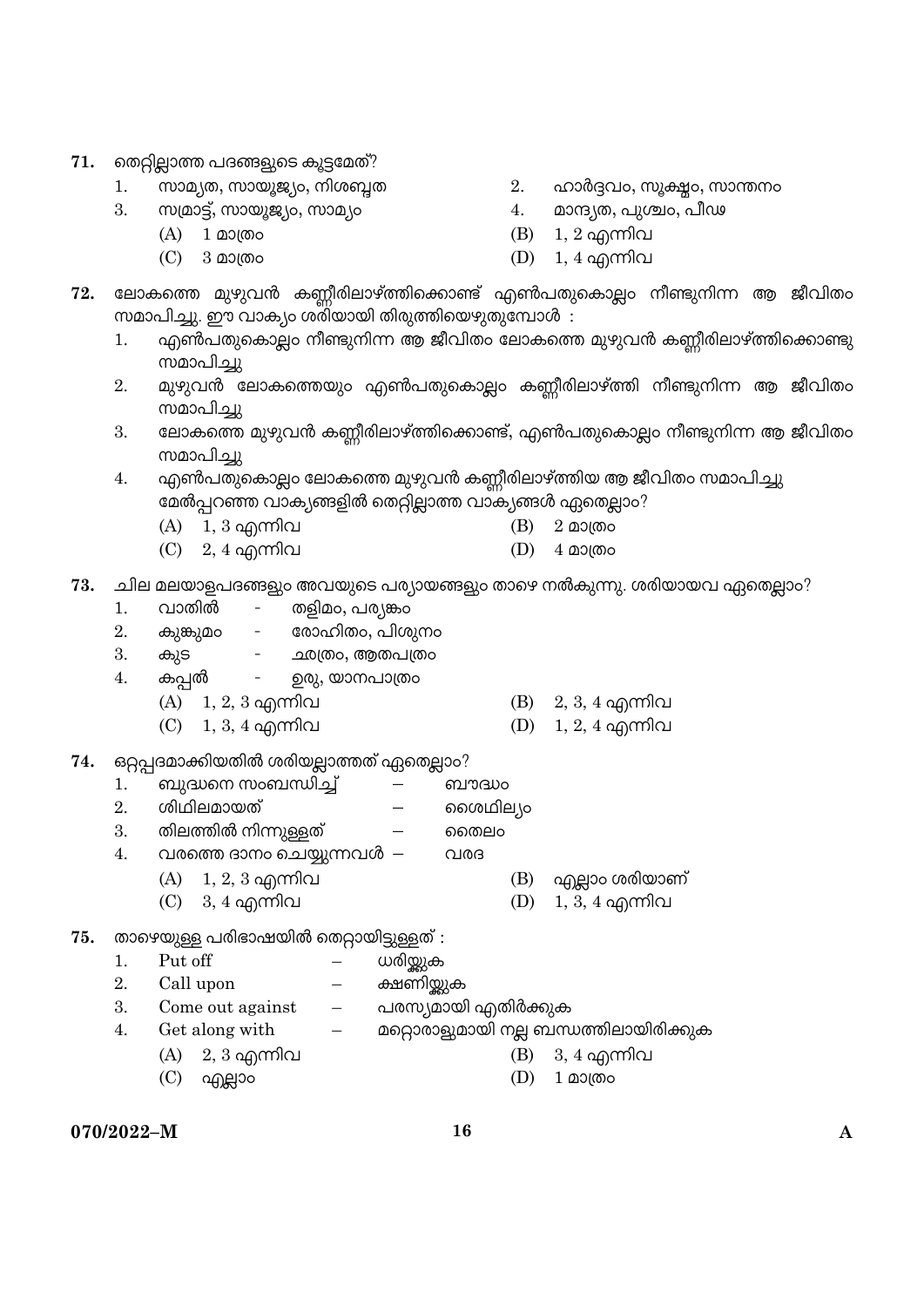- **76.** താഴെ പറയുന്ന പട്ടികയിൽ ശരിയായ വിപരീതപദങ്ങളുടെ ജോഡികൾ ഏതെല്ലാം?
	- $1.$  ഋതം ഭംഗുരം
	- 2. ത്യാജ്യം ഗ്രാഹ്യം
	- $3.$  താപ $\circ$  തോഷം
	- $4.$  വിവൃതം സംവൃതം
		- (A)  $1, 2, 3$  എന്നിവ (B)  $1, 3, 4$  എന്നിവ
		- $(C)$  2, 3, 4 എന്നിവ  $(D)$  1, 2, 4 എന്നിവ
- 77. താഴെ പറയുന്ന ശൈലികളിൽ അർത്ഥവുമായി യോജിക്കുന്നവ ഏതെല്ലാം?
	- 1. മർക്കടമുഷ്ഠി ശാഠ്യം
	- 2. നളപാകം ഒരു കുറവുമില്ലാത്തത്
	- 3. കാപ്പുകെട്ടുക ഒരുങ്ങുക
	- 4. ധനാശി പാടുക അവസാനിപ്പിക്കുക
		- (A)  $1, 2, 3$  എന്നിവ (B)  $2, 3, 4$  എന്നിവ
		- $(C)$  1,  $3$ ,  $4$  എന്നിവ  $(D)$  എല്ലാം യോജിക്കുന്നവയാണ്
- $78.$  സ്വാമികൾ എന്നത് പുജകബഹുവചനമാണെങ്കിൽ താഴെ കൊടുത്തവയിൽ ഏതെല്ലാമാണ് യോജിക്കുന്നത്?
	- 1. ഒന്നിലേറെ ആളുകളെ കാണിയ്ക്കുന്നു
	- 2. ബഹുത്വത്തെ കാണിയ്ക്കുന്നില്ല
	- 3. പുജകത്വം സൂചിപ്പിക്കുന്ന ഏകവചനമാണ്
	- 4. ബഹുവചനമാണ്
		- (A) 1, 4 IÐ]v (B) 2, 3 IÐ]v
		- $(C)$  1 മാത്രം സാധാന സ്വീ 2 മാത്രം
- 79. മഹത് + ചരിതം ചേർത്തെഴുതുമ്പോൾ ശരിയായി വരുന്ന രൂപമേത്?
	- 1. മഹശ്ചരിതം
	- 2. മഹച്ഛരിതം
	- 3. മഹച്ചരിതം
	- 4. മഹാചരിതം
		- (A) 1 (B) 2  $(C)$  3 (D) 4
- 80. **ചേർത്തെഴുതുമ്പോൾ കൂട്ടത്തിൽ വ്യത്യസ്തമായി** വരുന്നത് :
	- $1.$  പന $+$  ഓല
	- $2.$  and  $+$  ans
	- $3.$  തിരു  $+$  ഓണം
	- $4.$  കരി $+$  പുലി
		- (A)  $4 \text{ }\Omega$ ാത്രം സംസ്ഥാന സംസ്ഥാന (B) 1, 2 എന്നിവ
		- (C) 1 മാത്രം (D) 1, 3 എന്നിവ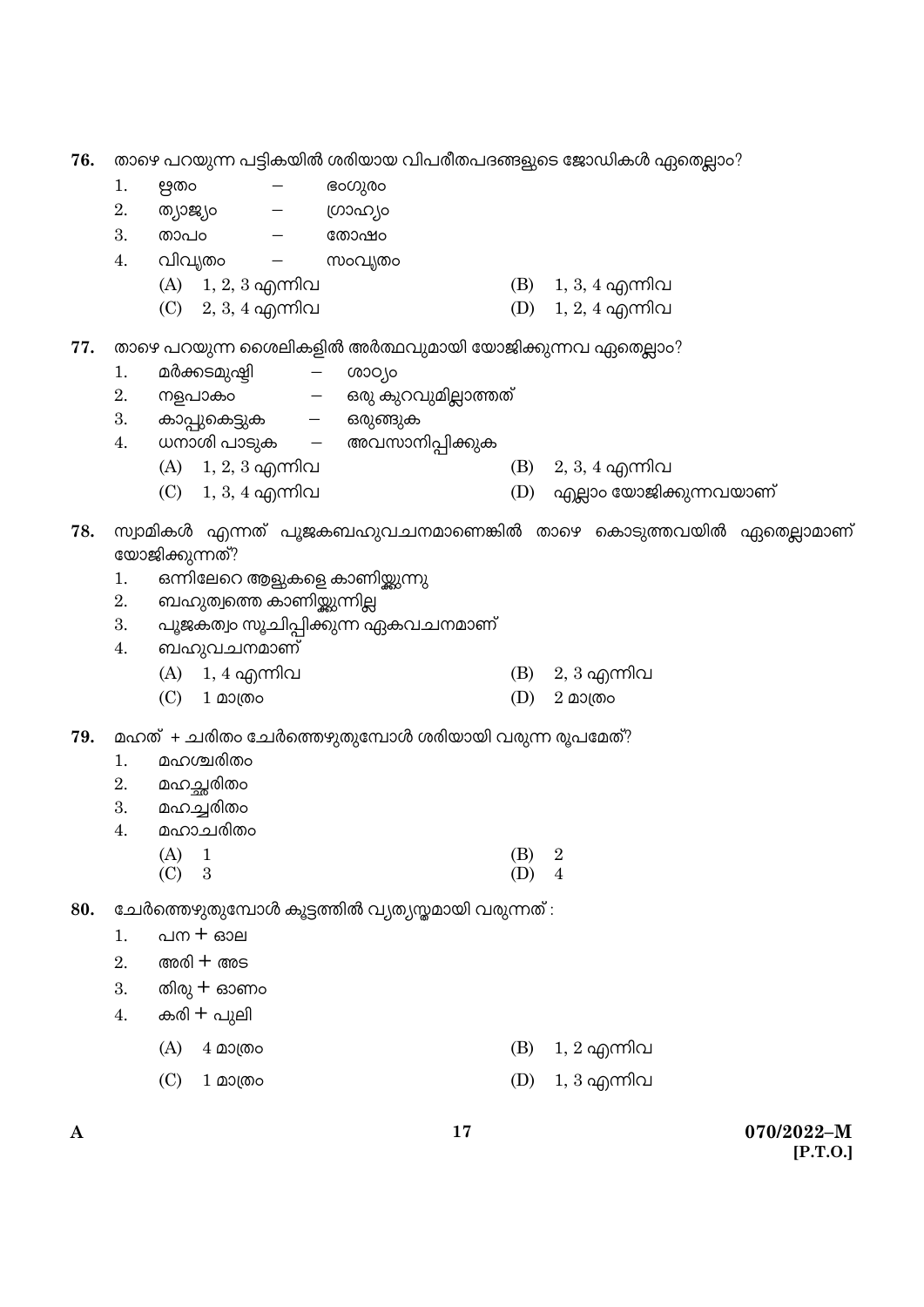- **81.** Which of the following is/are Government land?
	- (i) Escheats
	- (ii) Land included in Thandapper Account
	- (iii) Bought in Land
	- (iv) Tharissu
	- (A) All of the above (i) (ii) (iii) and (iv) (B) Only (i), (iii) and (iv)
	- (C) Only (i), (ii) and (iv)  $(1)$  (D) Only (ii), (iii) and (iv)
- **82.** Which of the following is/are correct according to transfer of property, registration and transfer of registry?
	- (i) Unregistered Will cannot effect mutation
	- (ii) Registration cannot be refused on the basis of under stamped
	- (iii) Transfer of registry by succession in case of disappearance of land owner is done after 7 years
	- (A) Only (i) and (iii)  $(B)$  Only (i) and (ii)
	- (C) Only (ii) and (iii) (D) All of the above
- **83.** According to Land Conservancy Amendment Act 2009, an officer entrusted with responsibility of reporting unlawful occupation of government land fails to report or initiate action against him shall be punishable. What is the punishment?
	- (A) Imprisonment for a term of three to five year and fine of fifty thousand rupees to two lakhs rupees
	- (B) Imprisonment for a term of two to five year and fine of twenty five thousand rupees to one lakhs rupees
	- (C) Imprisonment for a term of five to seven year and fine of fifty thousand rupees to two lakh rupees
	- (D) Imprisonment for a term of five to seven year and fine of twenty five thousand rupees to one lakh rupees
- **84.** Which of the following statement is/are correct about Land tax?
	- (i) New Land tax rate come in force on 31-03-2022
	- (ii) Assessment of Basic tax done by Village Officer
	- (iii) The public revenue due on any land shall be the first charge on that land
	- (A) Only (i) and (iii)  $(B)$  Only (ii) and (iii)
	- (C) Only (iii) (D) All of the above

# **070/2022–M 18 A**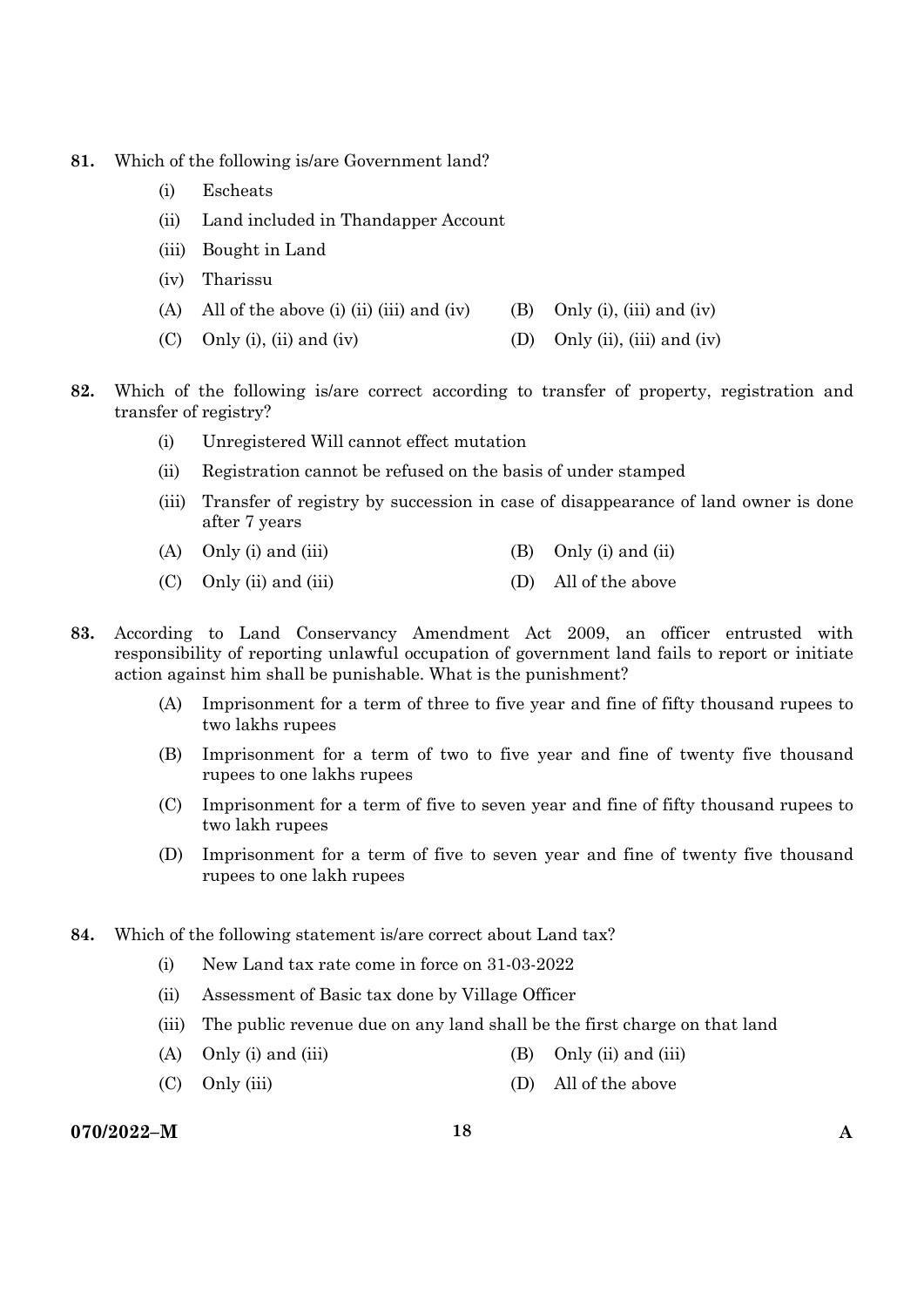- **85.** Which of the following are included in the Right to Fair Compensation and 'Transparency in Land Acquisition, Rehabilitation and Resettlement (Kerala) Rules 2015 :
	- (i) Solatium is 100%
	- (ii) For computing award, multiplication factor in rural area is 1
	- (iii) Unit for assessing social impact study
	- (A) Only (i) and (iii)  $(B)$  Only (ii) and (iii)
	- (C) Only (ii) (D) All of the above
- **86.** Which of the following statement is/are correct about Land assignment?
	- (i) Assignment in panchayath area, first preference for persons do not own or hold any land with prescribed low income
	- (ii) List of assignable land to be prepared by Village Officer
	- (iii) Transfer of government land by way of lease is also an assignment
	- (iv) Regularisation of occupation of forest lands prior to 1-1-1977 is also an assignment
	- (A) Only (i), (iii) and (iv) (B) Only (i), (ii) and (iv)
	- (C) Only (i), (ii) and (iii)  $(D)$  All of the above
- **87.** Kerala Land Reform Act is widely appreciated. Consider the following statement :
	- (i) Jenmikaram abolished
	- (ii) Ceiling Area fixed
	- (iii) Formation of Land Tribunal

Which of the above statement is/are not correct?

- (A) Only (i) and (ii) (B) None of these
- (C) Only (i) and (iii) (D) All of these
- **88.** Which of the following is TRUE with respect to arrest by Magistrate?
	- (A) An Executive Magistrate cannot arrest a person if a non-cognizable offence is committed in his presence
	- (B) A Judicial Magistrate can arrest a person at any time against whom he is competent to issue warrant
	- (C) A Judicial Magistrate cannot order any other person to arrest an offender who committed a cognizable offence in his presence
	- (D) All the above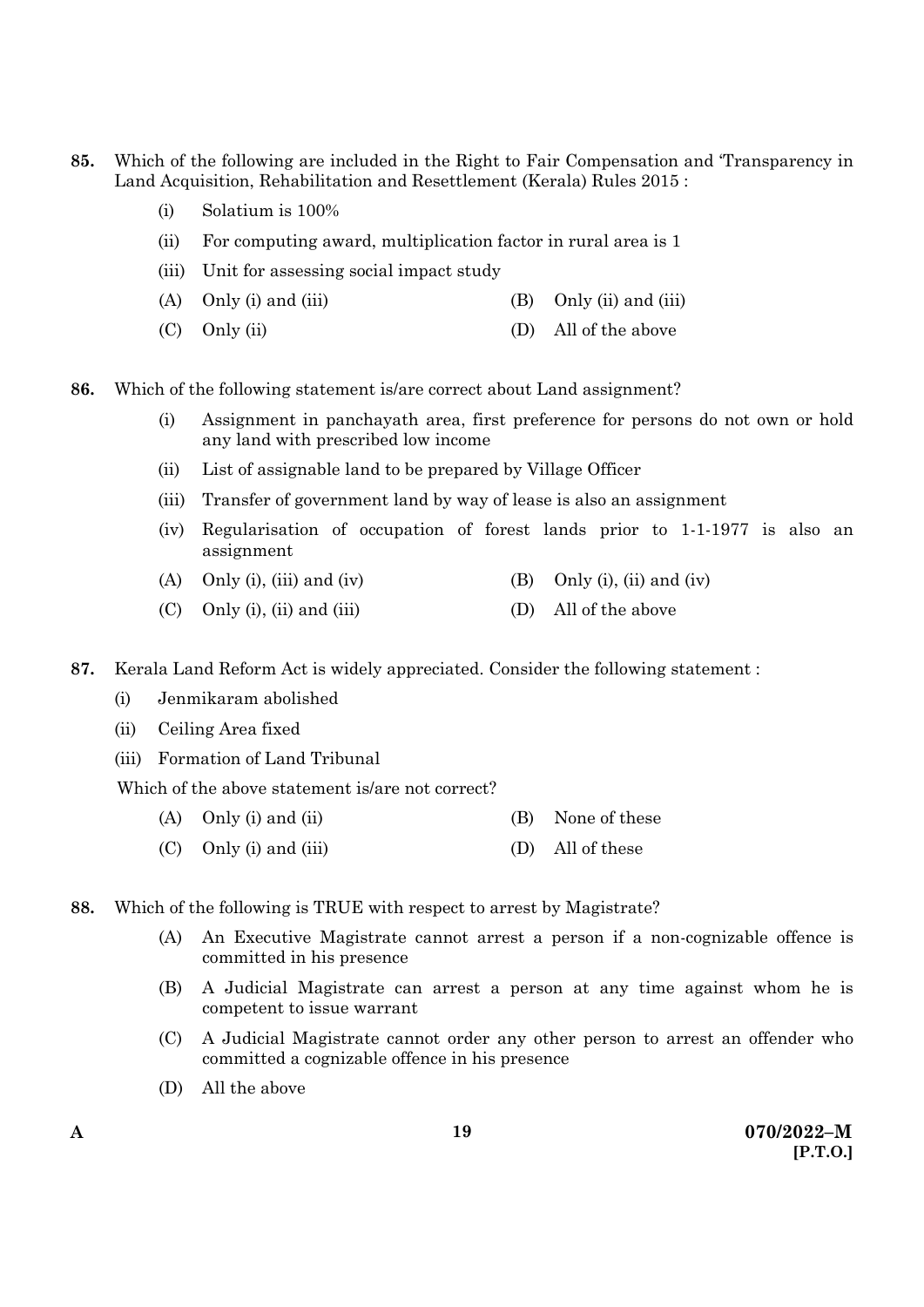- **89.** Which of the following is NOT an 'objectionable article' under Section 94 of the Code of Criminal Procedure?
	- (A) False seals (B) Forged documents
	- (C) Counterfeit stamps (D) None of the above
- **90.** An assembly of 15 persons is likely to cause disturbance of the public peace. Which of the following act cannot be done by an officer in charge of a Police Station if the members do not disperse even after a command to disperse?
	- (A) Arrest and confine the persons who form part of it
	- (B) Requiring the assistance of any male person who is not an officer or member of the armed forces
	- (C) Causing the assembly to be dispersed by the armed forces
	- (D) None of the above
- **91.** A tree in the compound of Mr. X is likely to fall on the public road. Which of the following has the power to make a conditional order to Mr. X to remove or support the tree?
	- (A) Officer in charge of a police station
	- (B) Sub-divisional Magistrate
	- (C) Circle Inspector of Police
	- (D) All the above
- **92.** From which of the following category of persons can an Executive Magistrate require to show cause why he should not be ordered to execute a bond, with or without sureties, for his good behaviour?
	- (A) A person who intentionally disseminates an article against a particular religion to create ill will between different religions
	- (B) A person who is by habit a thief
	- (C) A person who habitually commits the offence of mischief
	- (D) All the above

### **070/2022–M 20 A**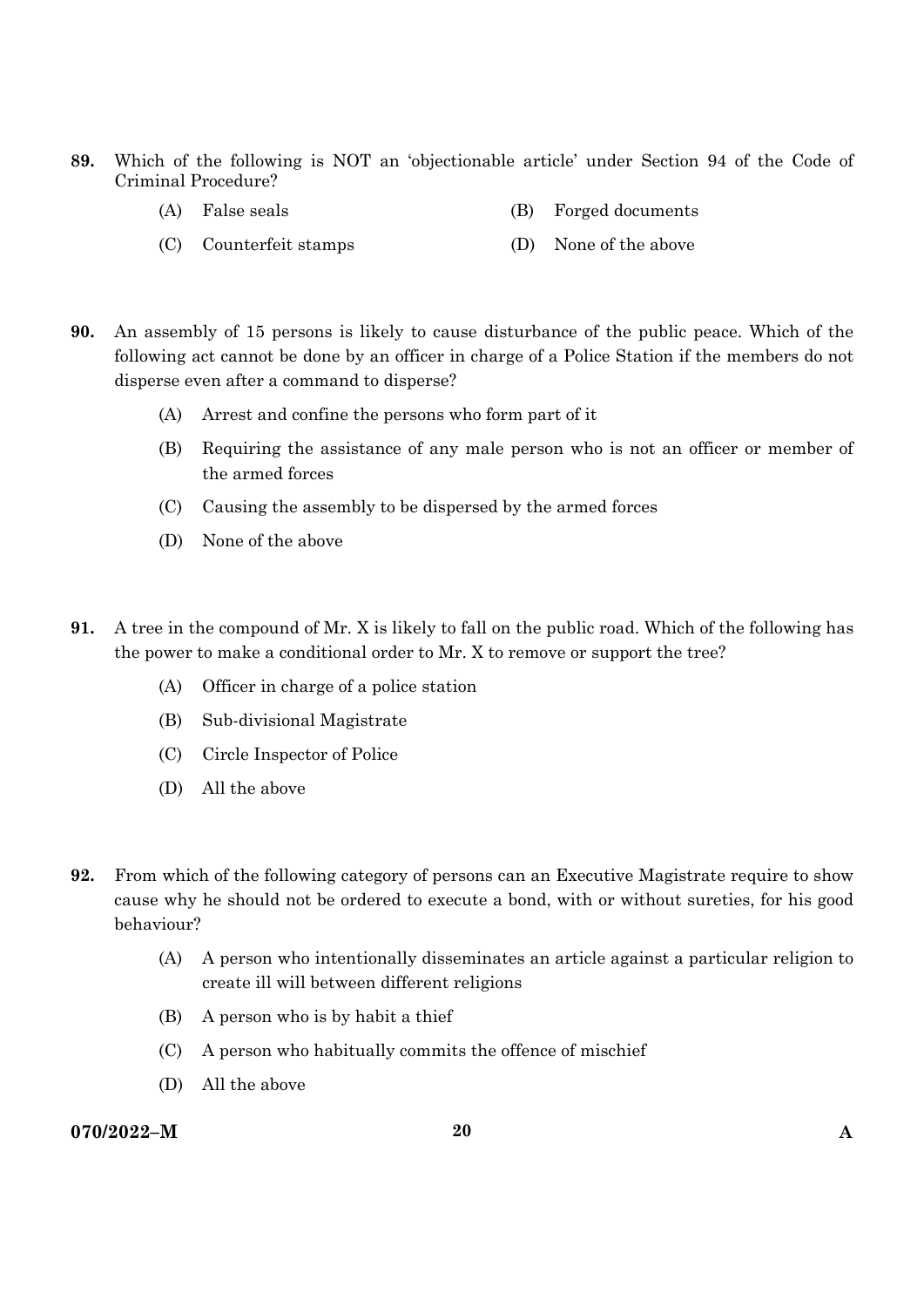- **93.** In which of the following situation, is the dead body forwarded to the nearest Civil Surgeon for examination?
	- (A) When the case involves suicide by a woman within seven years of her marriage
	- (B) When a person is killed by an animal
	- (C) When a person's death is caused by machinery
	- (D) All the above
- **94.** The maximum period for which a Magistrate may authorize the detention of an accused person otherwise than in police custody beyond fifteen days, when the investigation relates to an offence punishable with imprisonment up to seven years, is :
	- (A) Ninety days (B) Seventy days
	- (C) Unlimited (D) None of the above
- **95.** Which of the following statements are correct?
	- (i) Ramsar Convention was held in Iran during 1971
	- (ii) World Wet Land Day is celebrated on  $2<sup>nd</sup>$  February every year in connection with the Ramsar Convention
	- (iii) The largest Ramsar Convention site in Kerala is Ashtamudi Lake
	- (iv) The smallest RamsarWet Land site in India is Renuka wetland.
	- (A) (i), (ii), (iii) and (iv) are correct
	- (B) (i), (ii) and (iii) are correct
	- (C) (i), (ii) and (iv) are correct
	- (D) (ii), (iii) and (iv) are correct

**96.** The first CRZ notification was issued under ———————— Act in the year —————

- (A) Forest Consideration Act, 1980 and 1991
- (B) Environmental Protection Act, 1986 and 1991
- (C) Disaster Management Act, 2005 and 2011
- (D) Kerala Forests (Vesting and Management of Ecologically Fragile Lands) Act, 2003 and 2008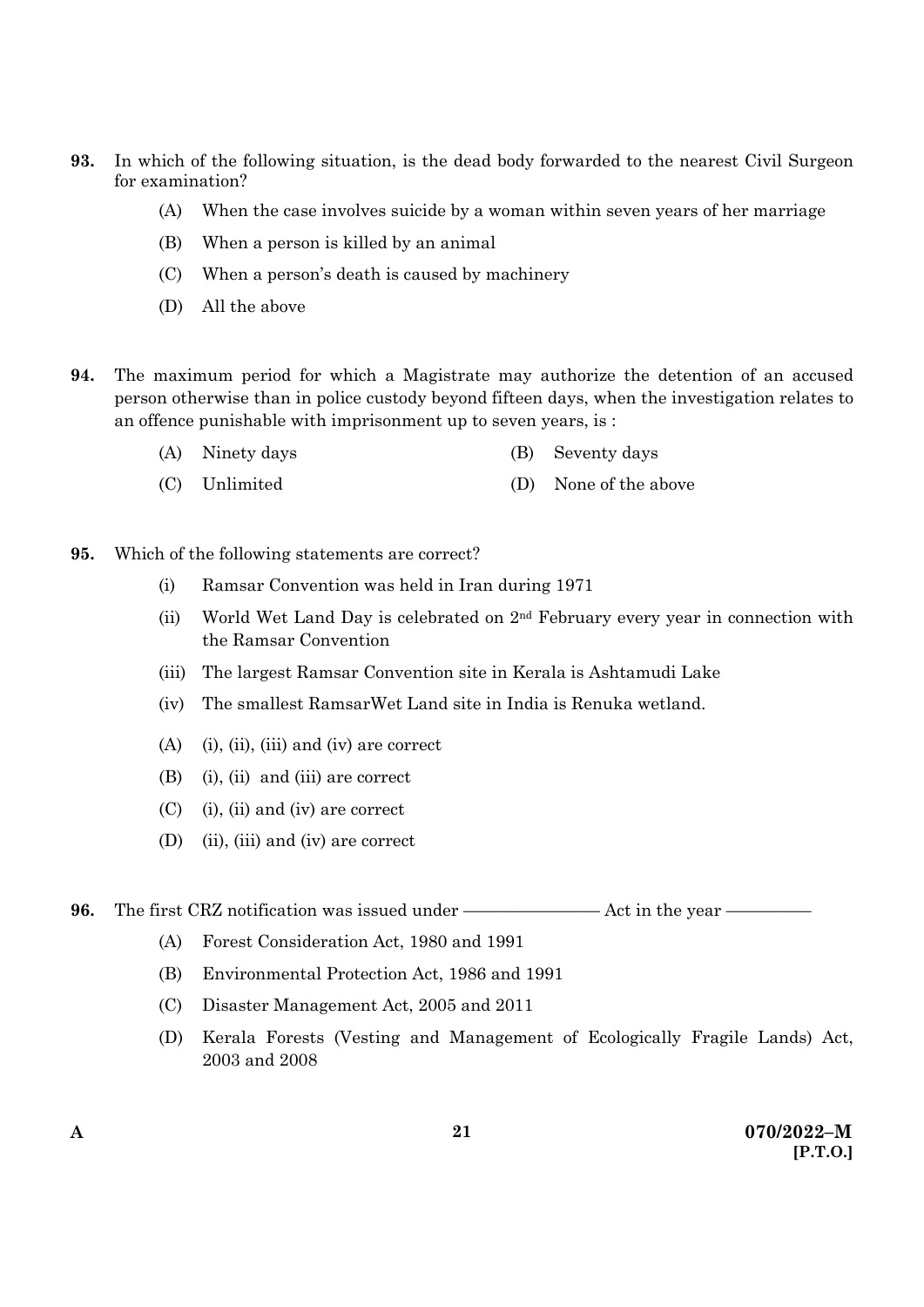- **97.** Land Acquisition and Land conservancy are dealt under the following doctrines respectively :
	- (A) Doctrine of Eminent Domain and Doctrine of Public Trust
	- (B) Doctrine of Public Trust and Doctrine of Eminent Domain
	- (C) Doctrine of Waiver and Doctrine of Public Trust
	- (D) Doctrine of Eminent Domain and Doctrine of Estoppel
- **98.** As per the Kerala State Disaster Management Plan 2016, the order severity of disasters in ascending order of extent of susceptible area is -
	- (A) Land slide > Flood > Drought (B) Flood < Drought < Land slide
	- (C) Drought > Land slide > Flood (D) Drought < Land slide < Flood
- **99.** By Section 135 A of the Representation of the people Act 1951 ————— is an offence and is punishable with imprisonment for a term which shall not be less than One year, but which may extend to three years and with fine.
	- (A) Canvasing near polling station
	- (B) Misconduct at the polling station
	- (C) Removal of Ballot paper from polling station
	- (D) Booth Capturing
- 100. The Election Commission of India may nominate —————— who shall be an officer of Government to watch the conduct of Election or elections in a constituency or a group of constituencies.
	- (A) Returning Officer (B) Electoral Registration Officer
		-
	- (C) Observer (D) District Election Officer

**070/2022–M 22 A** 

 $\overline{\phantom{a}}$  , where  $\overline{\phantom{a}}$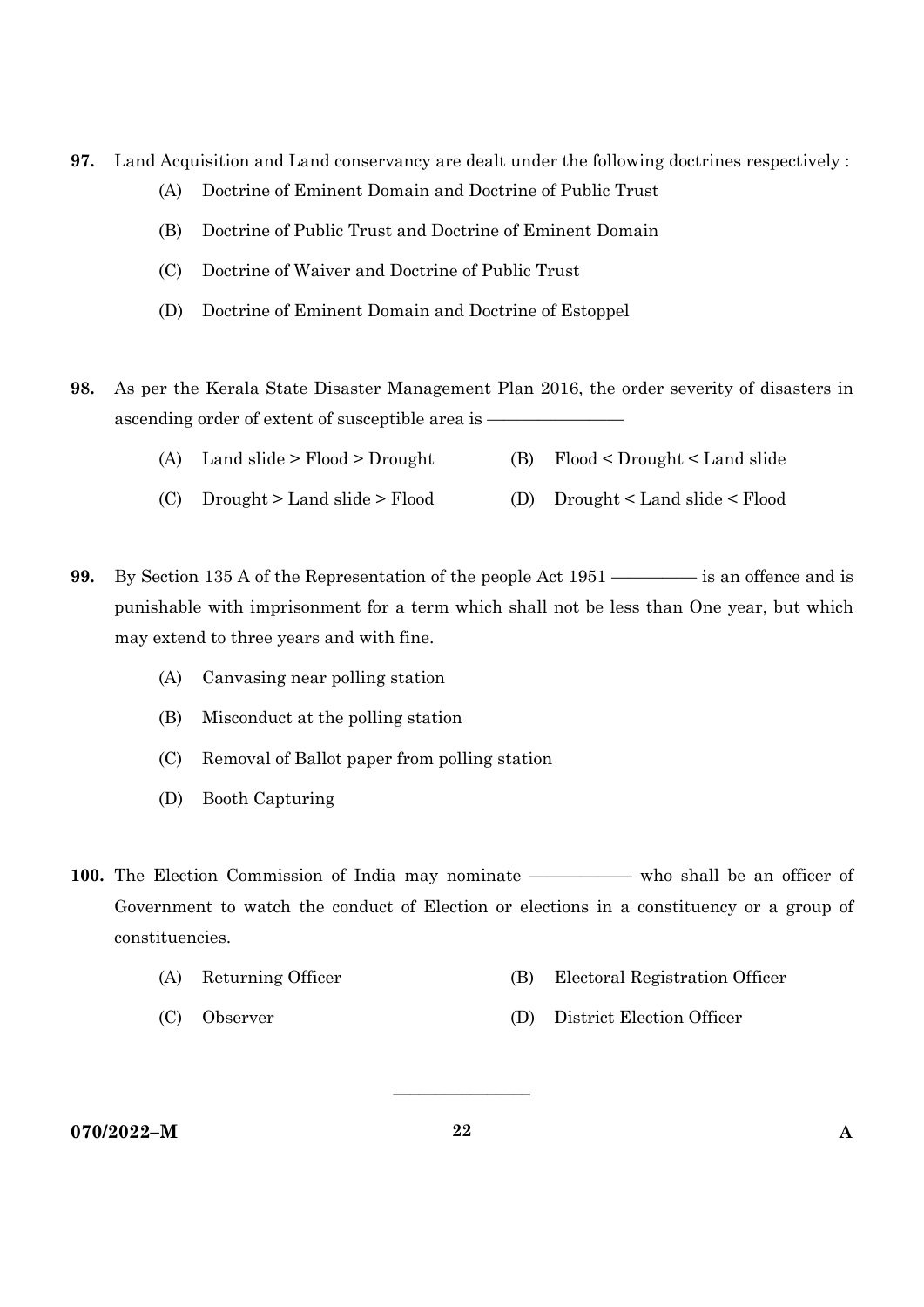# **SPACE FOR ROUGH WORK**